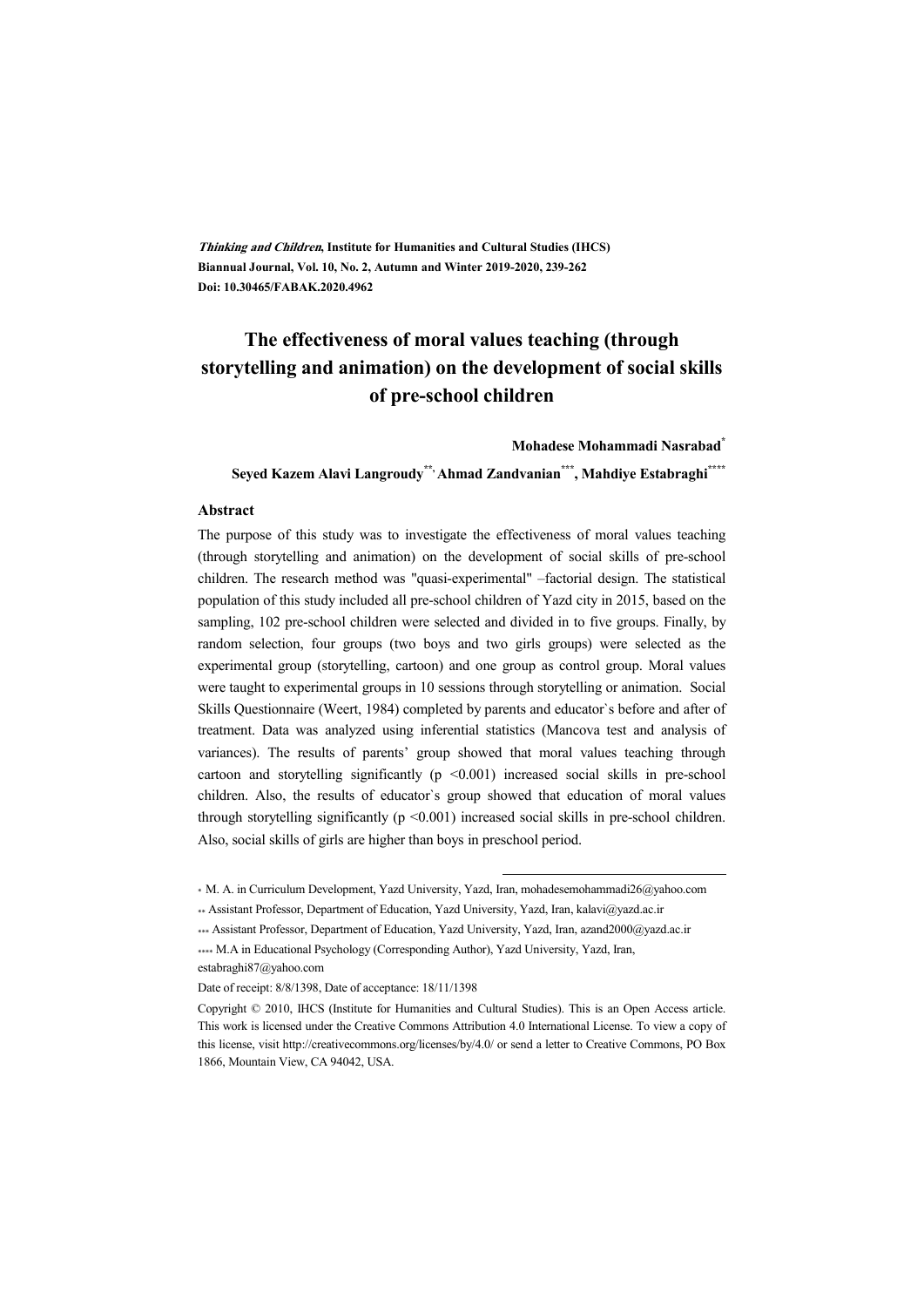Keywords: ethical values teaching, storytelling, animation, social skills, pre-school children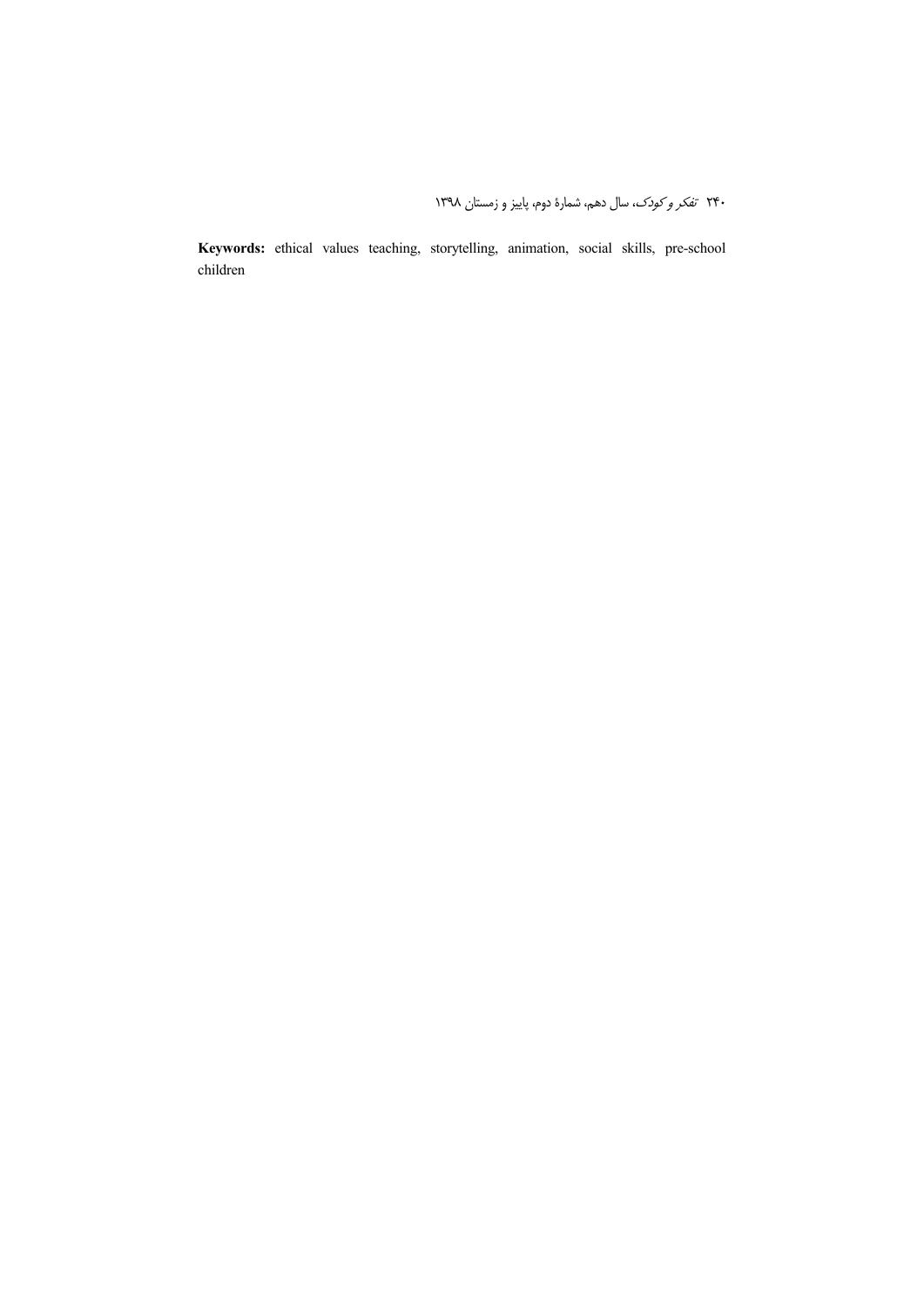تفکر و کودک، یژوهشگاه علوم انسانی و مطالعات فرهنگی دوفصلنامهٔ علمی (مقالهٔ علمی ــ پژوهشی)، سال دهم، شمارهٔ دوم، پاییز و زمستان ۱۳۹۸، ۲۶۱ –۲۶۲

# اثربخشي أموزش ارزش هاي اخلاقي (از طريق قصه گويي و یویانمایی) بر رشد مهارتهای اجتماعی کودکان پیش دبستانی

### محدثه محمدي نصر آباد\*

### سيد كاظم علوى لنگرودي\*\*، احمد زندوانيان\*\*\*، مهديه استبرقي\*\*\*\*

#### حكىدە

هدف پژوهش حاضر مطالعه اثربخشی آموزش ارزشهای اخلاقی (از طریق قصهگـویی و یوپانمایی) بر رشد مهارتهای اجتماعی کودکان پیش دبستانی بود. روش پـژوهش، از نـوع طرح های عاملی «شبه آزمایشی» بود. ۱۰۲ کـودک یـک مرکـز پـیش دبسـتانی از جامعـه آماري کو دکان پيش دبستاني ناحيه دو شهر يزد در سال ١٣٩٤ انتخاب شده و به پــنج گــروه معادل منتسب شدند. سپس به تصادف چهار گروه بـه عنـوان گـروه آزمـایش (جنسـیت\* قصه/کارتون) و یک گروه کنترل (پسر بدون مداخله) انتخاب شــدند. آمــوزش ارزش هــای اخلاقی گروههای آزمایش از طریق قصهگویی یا یوپانمایی در ده جلسه سی دقیقهای اجـرا شد. قبل و بعد از آموزش، پرسشنامه مهارتهای اجتماعی ویرت (١٩٨٤) توسط والـدين و مربیان تکمیل شد. دادهها با آزمون هـای مـانکوا، تحلیـا , کواریـانس و تحلیـا , واریـانس تحليل شد. يافته ها نشان داد از نظر والدين، آموزش ارزش هاي اخلاقي از طريــق كــارتون (موثرتر در پسران) و قصهگویی (موثرتر در دختران) به طور معناداری (p < ۰/۰۰۱) باعث رشد مهارتهای اجتماعی کودکان (در محیط غیررسمی خانه) می شـود. همچنـین از نظـر مربیان، آموزش ارزش های اخلاقی از طریق قصه گــویی بــه طــور معنــاداری (۱۰۰۱/۰)

\* کارشناس ارشد برنامه ریزی درسی، دانشگاه یزد، یزد، ایران، mohadesemohammadi26@yahoo.com \*\* استادیار گروه علوم تربیتی، دانشگاه یزد،alavi@yahoo.com \*\*\* استادیار گروه علوم تربیتی دانشگاه یزد، azand2000@yazd.ac.ir

\*\*\*\* كارشناس ارشد روان شناسي تربيتي (نويسندهٔ مسئول)، يزد، ايران، estabraghi87@yahoo.com تاريخ دريافت: ١٣٩٨/٠٨/٠٨/٠٨، تاريخ يذيرش: ١٣٩٨/١١/١٨

Copyright © 2018, IHCS (Institute for Humanities and Cultural Studies). This is an Open Access article distributed under the terms of the Creative Commons Attribution 4.0 International, which permits others to download this work, share it with others and Adapt the material for any purpose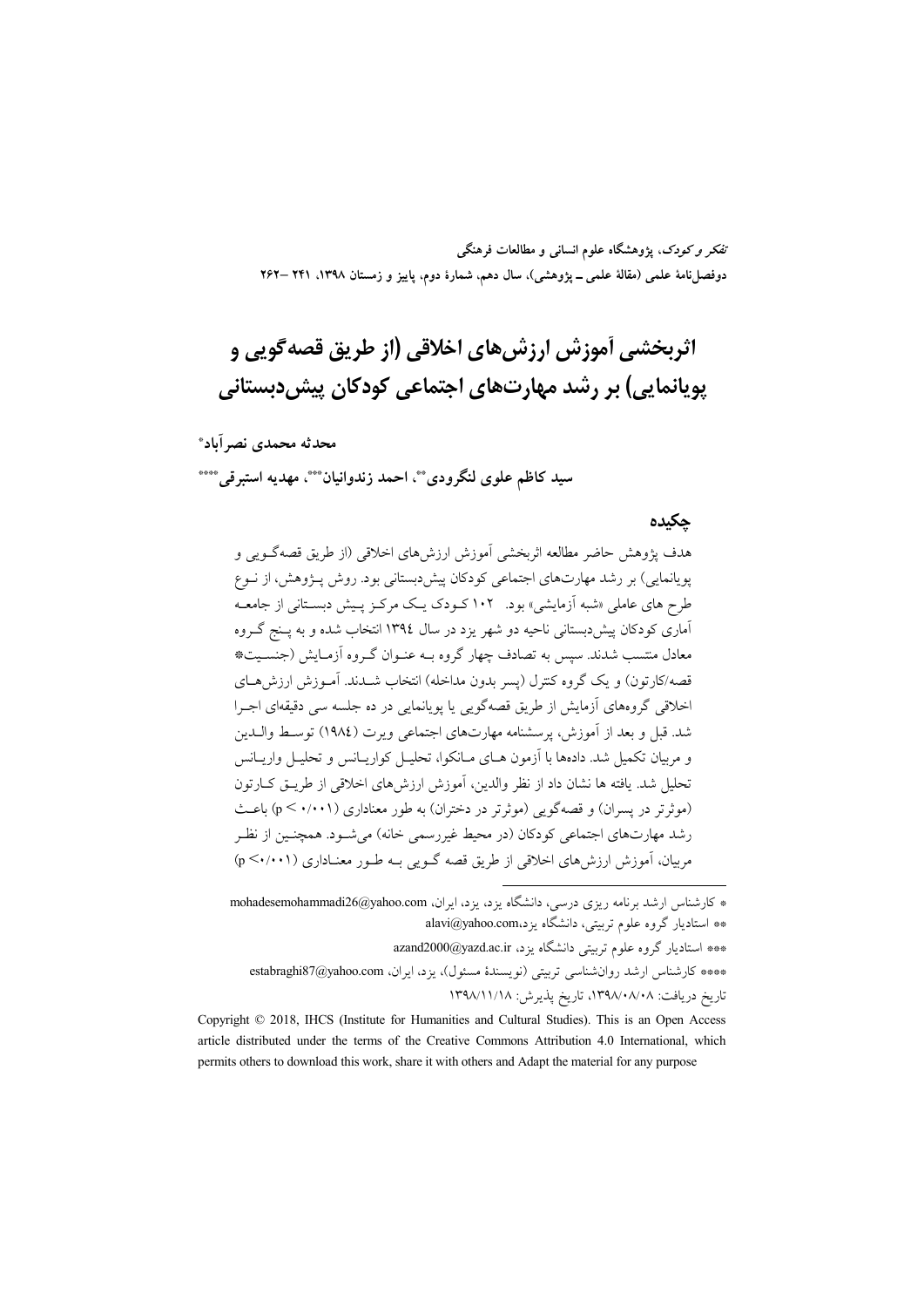### 1. مقدمه

متفكران بزرگي مانند روسو (Rousseau) و كانت(Kant)، از يك ســو، هــدف مهــم تربيــت را تبدیل انسان طبیعی به انسان اخلاقی می دانستند (کاردان، ۱۳۸۱، ۱۵۵)، و از سوی دیگر، بـر اهمیت تربیت در دوران کودکی تأکید می کردند. این تأکید، سرآغاز توجه شدید متفکران بــه مطالعه علمی این دوران، و گسترش آموزش های عمومی برای کودکان از سن ۵ ســالگی تــا يايان نوجواني توسط دولتمردان ألمان و فرانسه ( همزمان با انقلاب صنعتي و انقــلاب ١٧٨٩ فرانسه) شد. در این راستا، تربیت در دوران پیش دبستانی-سال پـنجم و ششـم زنـدگی-دارای سه جنبه تربیت حواس، تربیت تخیل و تربیت شخصیت است و بازی مناسب تـرین روش تربیتی این دوره است (شکوهی، ۱۳۸۱: ۱٤۳:). دوران پـیش دبسـتانی مناسـب تـرین زمان آموزش ارزش های اخلاقی و مهارت های اجتماعی به کودکان است تا موجبات رشـد و شکوفایی آنها از کودکی تا بزرگسالی فـراهم گـردد (عباسـی، عسـگری و مهرابـی، ١٣٩٤: W. بی تردید، یادگیری مهـارت هـای اجتمـاعی و ارزش هـای اخلاقـی بـرای تشـخیص درست/نادرست و خیر / شر پیش نیاز حضور در جامعه است. مهارتهـای اجتمـاعی طیـف گستردهای از رفتارها از قبیل توانایی شروع ارتباط مؤثر و مناسب با دیگران، ارائه پاسـخهـای مفید و شایسته، تمایل به رفتارهای سخاوتمندانه، همدلانــه و پاریگرانــه و دوری از تمســخر، قلدری و زورگویی به دیگران (جلیلی اَبکنار، ۱۳۸۹: ۲۹) و ابعـادی ماننـد برقـراری ارتبـاط، حل مسئله و تصمیم گیری، جرأتورزی، تعاملات با همسالان و گـروه و خودمـدیریتی را در بر مي گيرد (حسين خـانزاده و يعقــوب نــژاد، ١٣٨٩: ٩). تمايــل بــه ارزيــابي مهــارتهــاي اجتماعی کودکان در سـال۱عـای اخیـر در روانشناسـان مشـهود اسـت. از نظـر ویگوتسـکی (Vygotsky, 1987) وبندورا ( Bandura, 1977) تعامل اجتماعي منبع مهم رشد رواني كودكان است. کودکان در تعامل با دیگران می آموزند که چگونه رفتـار و قضـاوت کنند(مقتـدری و رفاهي، ١٣٩٠: ٤٢). بر اساس مطالعات علمي، دانــش آمــوزاني كــه مهــارت اجتمــاعي كــافي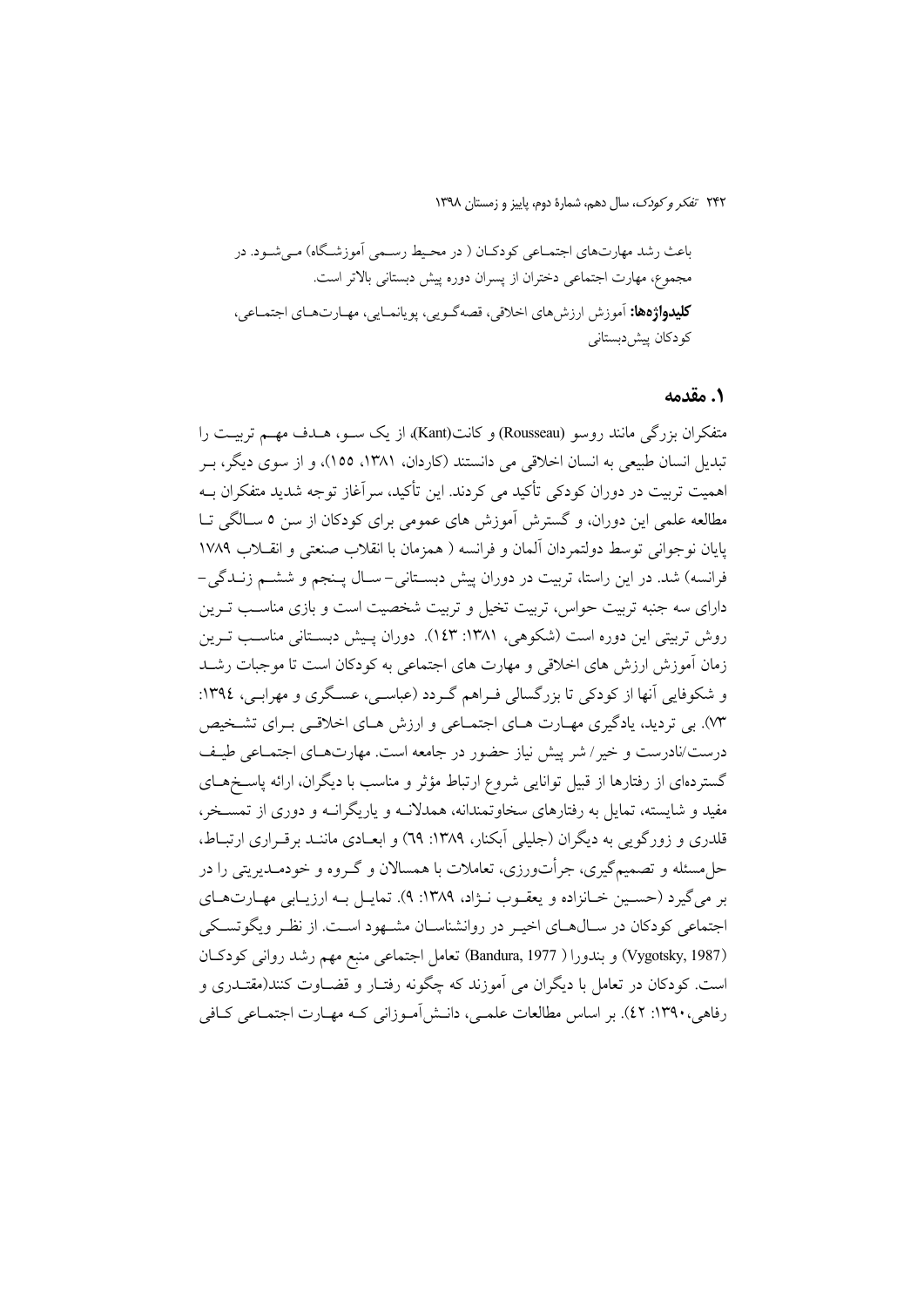کسب کردهاند در ایجـاد رابطــه بــا همســالان و پــادگیری در محـیط آموزشــی موفــق،تــر از دانش آموزان فاقد این مهارتها هستند (کردی، کیان یور قهفرخی و شهنی پیلاق، ۱۳۸۹: ۲).

علاوه بر مهارتهای اجتماعی، یکی دیگر از موضوعات مهم در دوران کـودکی، مسـئله ارزش های اخلاقی و چگونگی آموزش آنها به کودکان است. ارزش های اخلاقی، عبـارت از قواعد و اصـول اخلاقی است که انسانها در زنـدگی بـه کـار مـی گیرنـد و رفتارشـان را نسبت به یکدیگر منظم مے کننـد. سـنین کـودکی و نوجـوانی، دورهای حسـاس و مـؤثر در شکل گیری شخصیت فرد است و نقش عوامل محیطی و آموزشی در این دوره را نمــی تــوان نادیده گرفت(ناخدا و جوادی،۱۳۹۲: ۱۵۸). بر اساس نتـایج تحقیقـات علمـی، قصــه گــویی (story telling) بهره گیری از فیلم های کارتونی متأثر از نظریه یادگیری مشــاهدهای بنــدورا و آموزش از طریق بازی، رویکردهای مناسب آموزش در سنین پیش دبستانی هستند. پتانسـیل قصه به حدی است که خداوند در قرآن کریم، بسیاری از مبــاحث ظریف اعتقادی، اجتماعی و اخلاقی را در قالب زیباترین داستانها طرح نموده است(سـلیمان نـژاد و سـودی،۱۳۹۲: ٨٦). البته جان هولت(Holt) ، به مربيان گوشزد مي كند: « دخالت زيـاد در بـازي و يـادگيري كودكان، غالباً أنها را متوقف مي كند» ( سيهر و زماني، ١٣٩٥: ٢٦٩).

در ادامه به برخی تحقیقــات دربــاره اثربخشــی آمــوزش از طریــق بــازی، قصـــهگــویی و پویانمایی بر کودکان اشاره میشود. امرال (Emral,2001) به بررسی تأثیر فـیلم پویانمـایی بـر شخصیت کودکان پیش،بستانی پرداخت. مشاهدات پژوهشگر نشان داد که کودکـان حتـــی بـدون فكر كردن در مورد محتـواي برنامـههـاي يويانمـايي، مفهـومي بـراي أن مـي سـازند. کودکان به محرکهای پویانمایی توجه نشان میدهند، همچنین اجزای محتوا را با هسم ترکیب مـیکننـد. تحلیل کواریانس نشـان داد کـه همانندسازی کـودک از محتـوای فـیلم و شخصیتهای پویانمایی بسیار زیاد است، بنابراین به کمک فیلمهـا مـــیتــوان عــادتهـای مثبت و کارآمدی در کودکان ایجاد کرد و عادات منفی یا مشکلات رفتـاری را کـاهش داد. بررسی تأثیر قصه گویی بر افزایش مهارتهای اجتماعی در کودکان پیش دبستانی هنگ کنگ توسط هوی و لو (Hue & Lou, 2006)، نشان داد قصهگویی، مهارتهای اجتماعی کودکان را به طور معناداري افــزايش مــي دهــد. يونســتينس دوتيــر (Unnsteinsdottir, 2012) در بررســي اثربخشی شن بازی و قصهگویی بر مشکلات رفتاری و هیجانی کودکـان بــا اَزمــون تحليــل کواریانس دریافت که می توان از قصه برای کاهش مشکلات رفتاری و هیجانی دانش آمـوزان استفاده کرد. همچنین شن بازی و قصهگویی، رشـد رفتـاری و هیجـانی کودکـان را تســهیل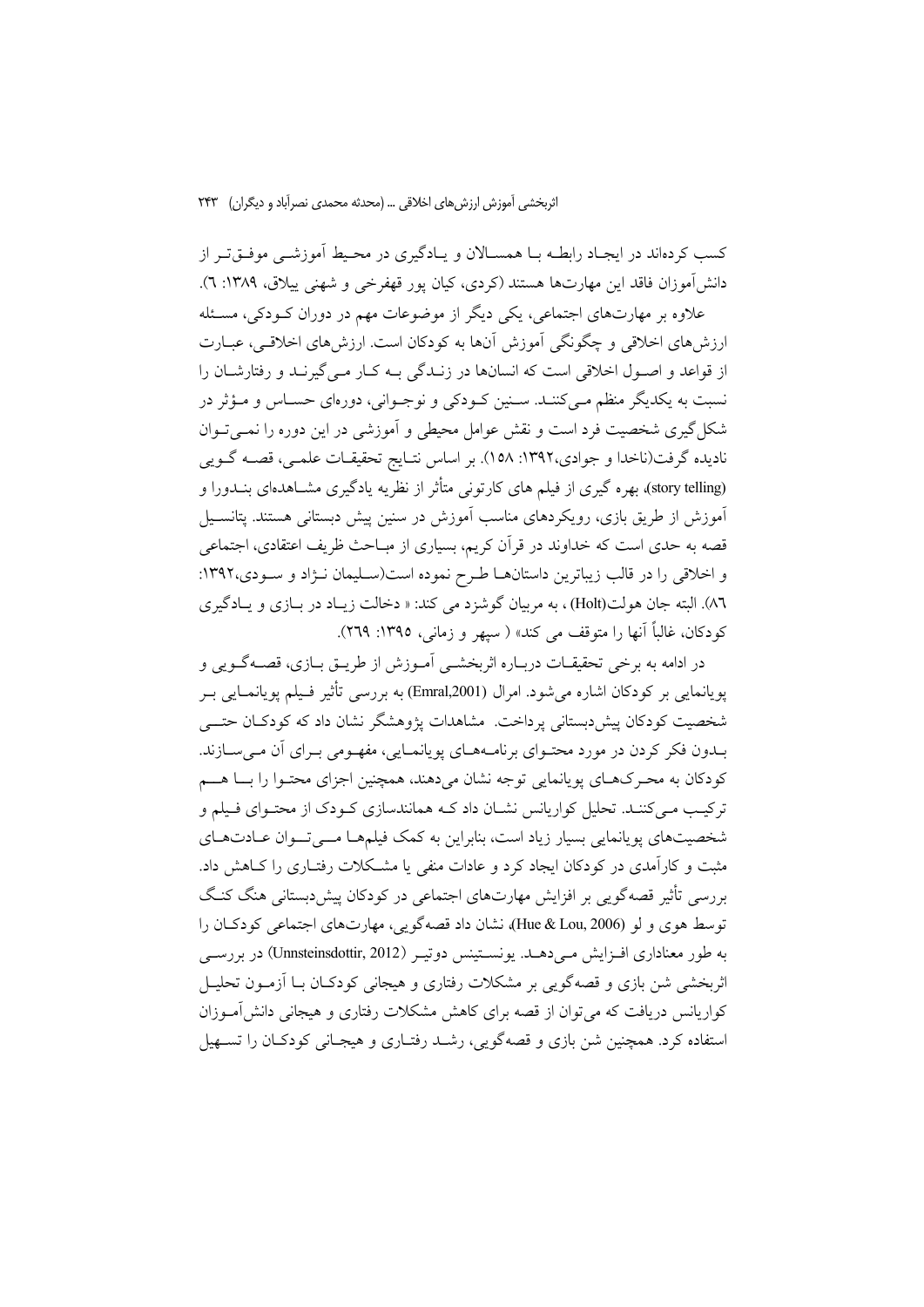می کند. بونسی و بترنک ورت (Berney & Bétrancourt, 2016) در فراتحلیــل ٥٠ مقالــه بررســی کردند که آیا انیمیشن یادگیری را افزایش میدهد؟ یافتهها نشان داد که اولاً از انیمیشــن مــی-توان به منظور آموزش بسیاری از مفاهیم و ارزشها استفاده کـرد. ثانیـاً حتــی اگــر انیمیشــن همراه با توضیح و بحث پیرامون آن نباشد میتواند تأثیر بهسزایی بـر یـادگیری داشــته باشــد. دير گارتنا و همكاران(Diergartena & et al, 2017) يژوهشي با عنوان تأثير سـواد رسـانهاي بـر یادگیری کودکان از فیلمها و رسانهها انجام دادند. در این پـژوهش ۱۵۰ کـودک بـا میـانگین سنی ٥/٣ سال شرکت داشتند. یافتهها نشان داد که کودکان پیش دبستانی با مشاهده فیلمهـای آموزشی دانش جدیدی در مورد محیط، ارزش ها و رفتارها به دست مـی آورنـد. خـان تـری جي ترانن (Khantreejitranon, 2018) در پژوهشي مداخله اي ( از نوع تک آزمودني -A-B-A B)، با استفاده از قصه های اجتماعی، رفتارهای نامناسب پنج کودک مبـتلا بـه اوتیســم را بـه طور معناداری کاهش داد. نمودار رسم شده برای هر آزمـودنی، بــه طــور معنــاداری کــاهش رفتارهای نامناسب را نسبت به عملکرد خط پایه اش نشان می دهد.

یژوهش همایی، کجباف و سیادت (۱۳۸۸) درباره تأثیر قصه گویی بر سازگاری کودکـان نشان داد قصه گویی باعث ایجاد تفاوت معنادار بین میانگین شش حیطـه رفتـار ســازگاری كودكان (٤-٦ ساله) گروه آزمـايش و كنتـرل شـده اسـت. تحقيـق مداخلـه اي رجـب پـور فرخــانی و جهانشــاهی (۱۳۹۰) نشــان داد قصــهدرمــانی در کــاهش اخــتلالات رفتــاری دانش آموزان پسر دوره ابتدایی مؤثر است. پژوهش مفیدی و کفیلی مقـدم (۱۳۹۱) نشــان داد آموزش اخلاق به کمک فیلم های پویانمایی در افـزایش آگـاهی کودکـان پـیشدبسـتانی در مورد مفاهيم اخلاقي(روحيه احترام، راستگويي، شجاعت، مهرباني، وجــدان، همــدلي) مــوثر است. یژوهش مداخله ای روشن چسلی(۱۳۹۲) نشان داد قصــه گــویی مبتنــی بــر آمــوزش مهارت های اجتماعی، افزایش معناداری در خرده مقیاس های همکاری، ابـراز وجـود، مهـار خود و نمره کلی مهارت های اجتماعی ایجاد کرده است. پژوهش مداخلـه ای علـی|کبـری، علیپور و درنجفی شیرازی (۱۳۹۳) تأثیر معنادار قصه گویی بـر هــوش اخلاقــی (متغیرهــای همدلی، وجدان، احترام و بردباری) دختران ٤ تا ٦ سـاله مهـدهای كـودك شـهر اصـفهان را نشان داد. در تحقیق مداخله ای گودرزی، مکوند حسینی، رضایی و اکبری (۱۳۹۳) آمـوزش مهارتهای زندگی به روش قصهگویی بر میزان غلبه بر خشـم کودکـان مـؤثر بـوده اسـت. يژوهش مداخله اي پاکدامن، داودي و مهرابي زاده هنرمند (١٣٩٤) تأثير معنادار قصهدرمــاني بر كاهش اضطراب، درد و خشم از دندانپزشكي را در كودكان ٤-٨ سـال نشـان داده اسـت.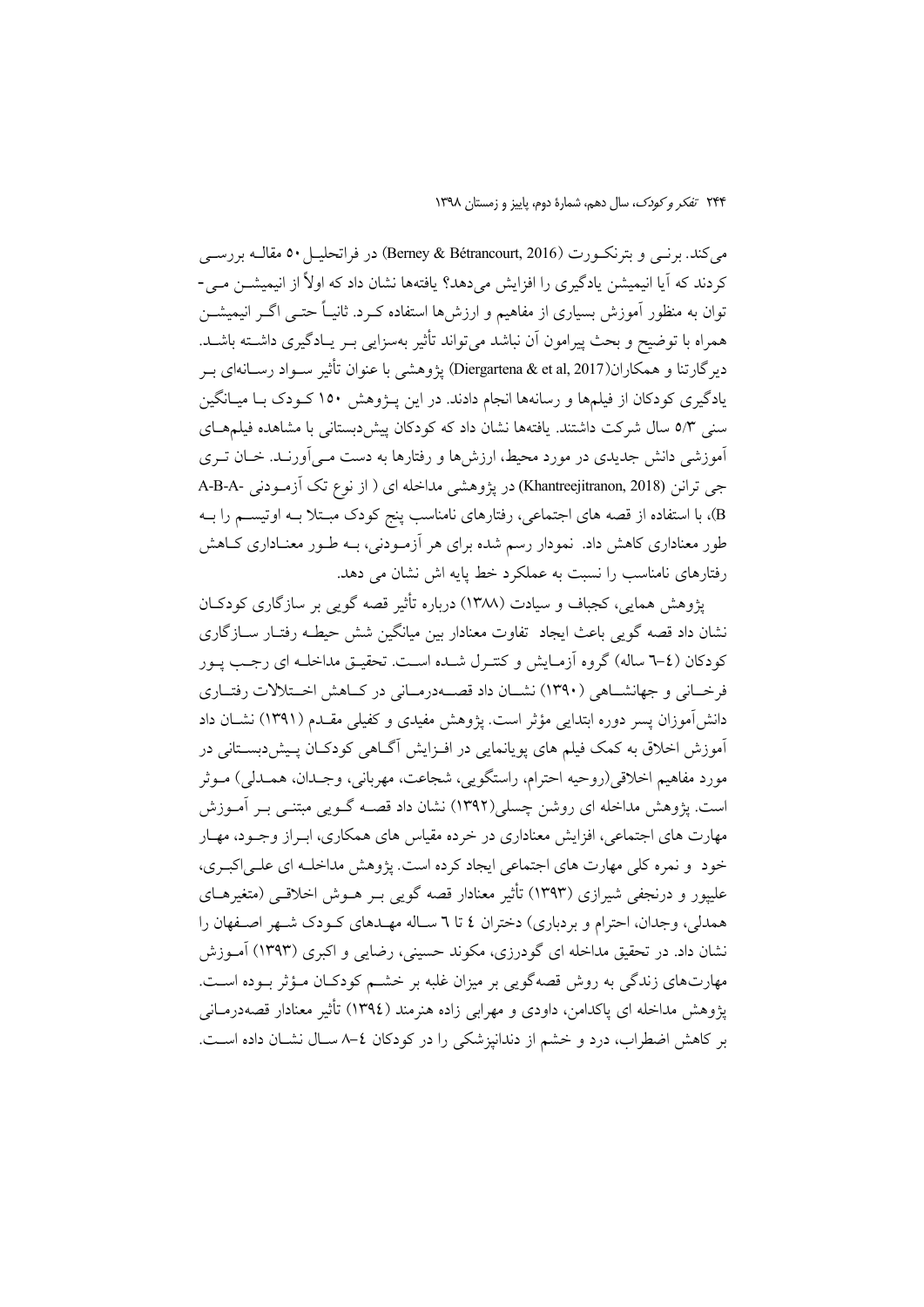پژوهش شکوفهفرد، مظاهری و طهماسیان (١٣٩٤) بــا آزمـون تحليــل واريــانس انــدازههــای مکرر نشان داد قصهگویی مبتنی بر دلبستگی به طور موثری از مزاحمــتهــای زمــان خــواب کودک می کاهد و منجر به بهبود معنادار رابطه والد–کودک، ارتقای سلامت روانی و رفتــاری کودک و خانواده شود. پژوهش مداخله ای جمـالی فیروزآبـادی و آقـائی میبـدی(١٣٩٤) بـا هدف بررسی تأثیر قصهگویی بر مهارتهای اجتماعی کودکان پیش دبسـتانی در شـهر تهـران نشان داد کـه قصـهگـویی بـر افـزایش مهـارتهـای اجتمـاعی تـأثیر معنـادار دارد و میـزان مهارتهای اجتماعی کودکان پسر به طور معناداری بیش از کودکان دختر مے باشـلـ. رجبـی همدانی، بیگ زاده، ناجی و اسـفندیاری (۱۳۹٦) در بررسـی پـنج افسـانهٔ ایرانـی پریـان (بـر اساس نظریهٔ لیپمن) به عنوان ابزاری اساسی برای فکرپروری و آموزش کودکان دریافتند ک این افسانهها مفاهیمی متعالی مانند زیبایی، عشق، دانایی، خودبینی دارنـد. درونمایـهٔ فلسـفی آنها غنی، زمینهساز گفتوگو و تکوین پرسشهای چالشی در ذهـن کودکـان و الگــویی از حلقهٔ کندو کاو است. البته برخی افسانه ها قسمتهای خشنی دارند که بـا شـرابط اجتمـاعی کنونی مطابقت ندارند. مقایسهی بازیهای سنتی و نوین دوره ابتدایی از منظـر ارزش|مــوزی توسط رضایی آقاجان، منادی و اخوان تفتی (۱۳۹۸)، نشــان داد کــه همــهٔ بــازیهــای ســنتی حاوی آموزههایی در زمینهٔ نظم، قانون۵مندی، همکاری، همیـاری، مهـرورزی و ابـراز محبـت هستند (تنها ۲ بازی نشانههایی از خشونت دارند). در میان ٤٠ بازی نوین، ٢٤ بازی بـه نظـم و قانون مندی، ۱۰ بازی به همیاری، و ۲ بازی به مسئولیت آموزی پر داختهاند، امـا هـیچ یـک از بازیهای نوین به مهرورزی و ابراز محبت نیرداخته اند.

توجه به تقویت ارزش های اخلاقے و مهیارتهیای اجتمیاعی در کودکیان، از اهمیت بالايي برخوردار است چـرا كــه كودكـان و نوجوانـاني كـه قواعـد اخلاقــي و مهـارتهـاي اجتماعی را به خوبی یاد می گیرند روابط مستحکمی را با اعضای خـانواده و اجتمـاع برقـرار می کنند و سطح بالایی از سازگاری اجتماعی را از خود بروز خواهنـد داد. بررسـی قضـاوت اخلاقی کودکان پیش،بستانی (پنج و شش،ساله) توسط خـاکپور و مهراَفریـد (۱۳۹۱) نشــان میدهد که این کودکان در آیتمهای دروغ، خسارت مادی، و دزدی توجه بیشتری بـه قصـد و نيت (انگيزهٔ دروني) دارند و ميزان توجه به قصد و نيت با افزايش سن افزايش مـييابــد ( هم سو با یافتههای پیاژه)، و میزان توجه به نتیجه و اثر کار بـا افـزایش سـن کـودک کـاهش می یابد.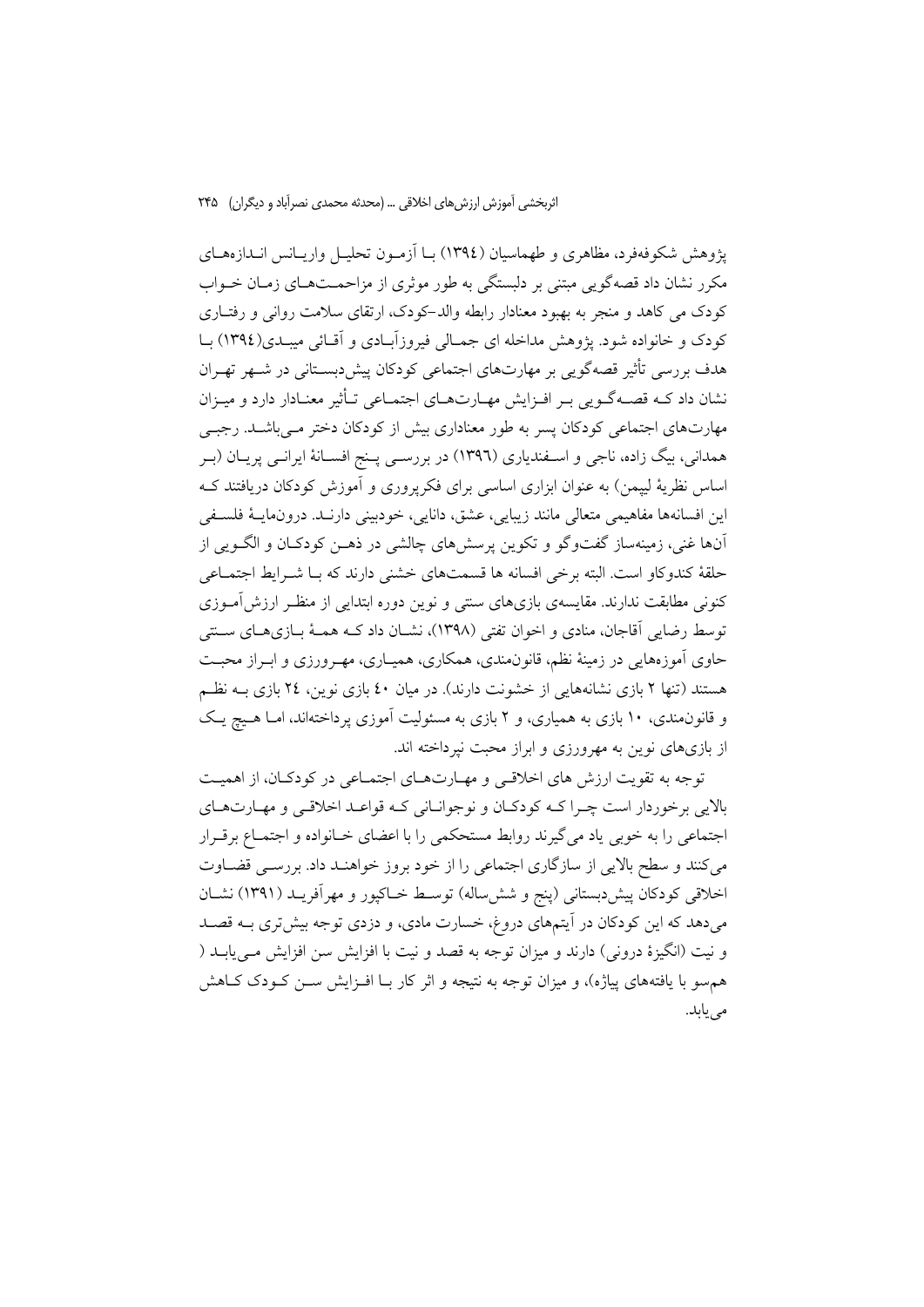در کشور ما در زمینه آموزش اخلاق، بـر روش آمـوزش موعظـهای (آمـوزش مســتقیم) تأکید بیشتری می شود. این روش در قالب محتوای برخــی از دروس مثــل بیــنش اســلامی و دروس پرورشی ارائه می گردد، اما برخی از مطالعات نشان می دهد که آموزش مستقیم تــأثیر چندانی ندارد بلکه آموزش غیرمستقیم و ضمنی می تواند تأثیر بیشتری داشته باشد(خسـروی و باقری، ۱۳۸۷). با توجه به تحقیقات مربوط به آثار آموزش اخلاقبی غیرمســتقیم از طریــق قصه گویی و پخش کارتون بر کودکان پیش دبستانی، پژوهش حاضر در نظـر دارد اثربخشــی ۔<br>اَموزش ارزش های اخلاقی از طریــق قصــهگــویی و کــارتون (یویانمــایی) بـر مهــارتهــای اجتماعی کودکان را از نظر والدین و مربیان در قالب دو فرضیه زیر بررسی کند:

فرضيه اول: از نظر والدين، اَموزش ارزش۵هاي اخلاقي از طريق كارتون و قصه گويي بـر رشد مهارتهای اجتماعی کودکان تأثیر دارد.

فرضیه دوم: از نظر مربیان، آموزش ارزش۵ای اخلاقی از طریق کارتون و قصهگـویی بـر رشد مهارتهای اجتماعی کودکان تأثیر دارد.

# ٢. روش پژوهش

این یژوهش از حیث هدف کاربردی می باشد و از نظر شیوه جمـع آوری داده هــا کــه تــأثیر ارزش های اخلاقی از طریق (قصهگویی و یویانمایی) بر مهارتهای اجتماعی را می سنجد، روش پژوهش از نوع «شبه آزمایشی» با طرح های عاملی (دو متغیر مســتقل) اســت. جامعــه آماری یژوهش شامل کلیه کودکان پیشدبستانی ناحیه دو شهر یزد در سـال ۱۳۹٤ مـی باشــد که ۱۰۵ نفر از آنها در یک مرکز پیش دبستانی به عنوان نمونه انتخـاب شـدند ( ۳ کــودک در طی آموزش، به پیش دبستانی دیگری رفتند و تحلیل ها درباره ۱۰۲ کـودک انجـام شـد). بــا توجه به جدول یک، افراد نمونه به پنج گروه معـادل تقسـیم شـدند. در نهایـت بـا گــزینش تصادفی چهار گروه (دو گروه پسر و دو گروه دختر) به عنوان گروه آزمـایش (قصــهگــوییِ، کارتون) و یک گروه به عنوان گروه کنترل انتخاب شدند. ابتـدا پـیش آزمـون مهـارت هـای اجتماعی کودکان توسط والدین و مربیان تکمیل شد. سپس گروههـای آزمـایش در معـرض متغیر مستقل ( آموزش ارزش های اخلاقی طی ۱۰ جلسه ۳۰ دقیقهای از طریق قصهگویی پـا کارتون) قرار گرفتند ولی گروه کنترل هیچ آموزشــی دریافـت نکرد(مراحــل انجــام پــروژه و زمانبندی آن در جدول ۲ آمده است). در نهایت پس آزمـون مهـارتهـای اجتمـاعی توسـط والدین و مربیان تکمیل شد. نظرات مربیان نشانگر میزان تاثیر آموزش هـا در محـیط رسـمی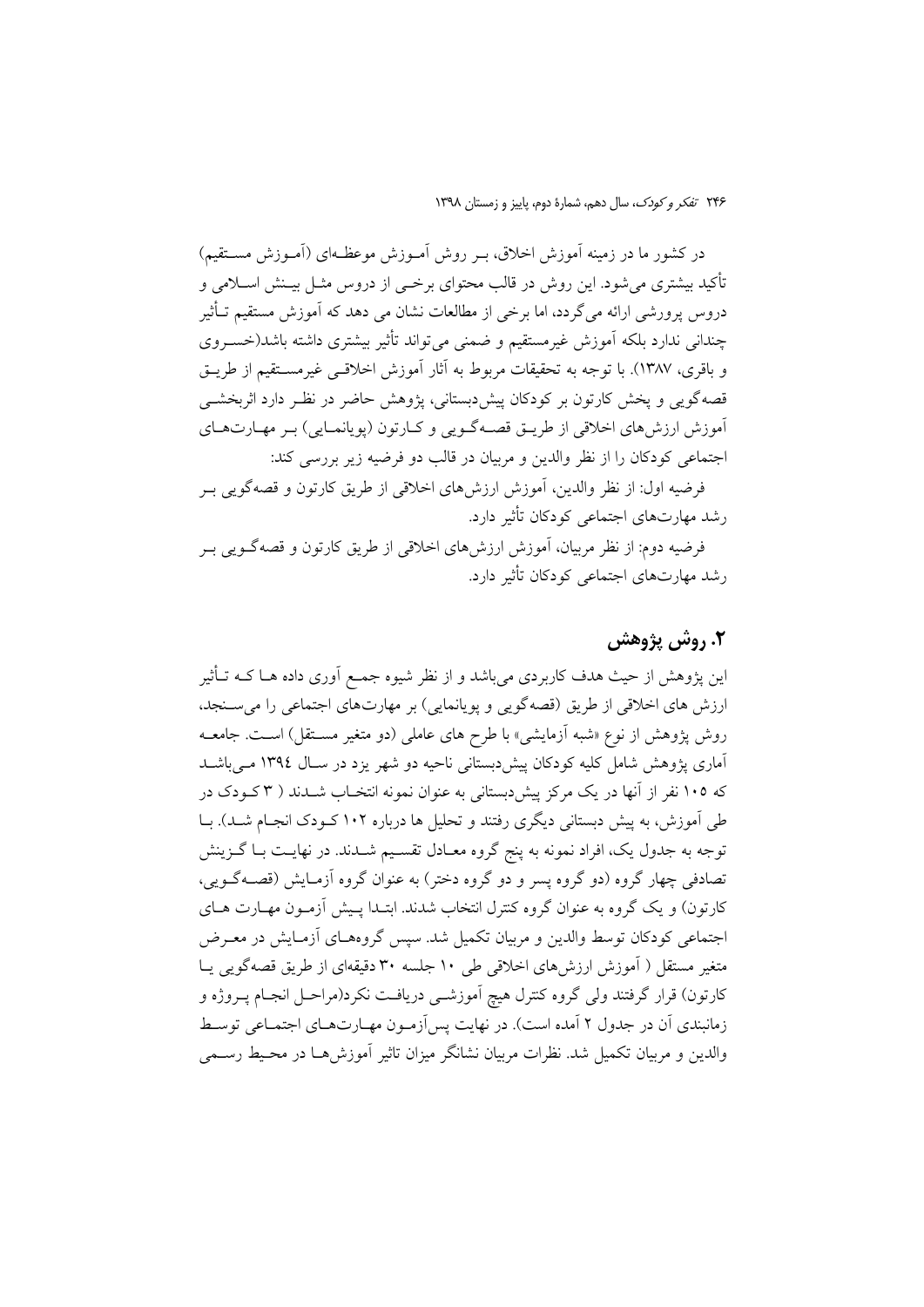آموزشگاه و نظرات والدین نشانگر میزان تاثیر آموزش۵ما در محیط غیر رسـمی خانــه اســت. جهت تحلیل دادهها، پس از بررسی و اطمینان از رعایت پیشـفرض هـا، از آزمـون مــانکوا، آزمون آنکوا و تحلیل واریانس و آزمون تعقیبی بنفرونــی در نــرمافــزار SPSS اســتفاده شـــده است.

| گروه         | ييش ازمون      | متغيرمستقل* جنسيت | پس أزمون |
|--------------|----------------|-------------------|----------|
| آزمایش سطح ۱ | T1             | قصهگويي، پسر      | T2       |
| آزمایش سطح ۲ | T1             | قصه گويي *دختر    | T2       |
| آزمایش سطح ۳ | T <sub>1</sub> | پويانمايي*پسر     | T2       |
| آزمایش سطح ٤ | T1             | يويانمايي#دختر    | T2       |
| کنترل ٥      | T1             | ---- * پسر        | T2       |

جدول ۱. دیاگرام شبه آزمایشی طرح های عاملی

## ۰٫۳ ایزا,

مقياس درجهبندي مهارتهاي اجتماعي، بـا ٥٦ عبـارت، توسـط ويـرت (Weert، 1984) بـه منظور سنجش مهارتهای اجتماعی کودکان ٤ تا ٦ سال تهیه شده و در مجموع از ســه زیــر مقياس عدم كفايت اجتماعي، عدم مهارت اجتماعي و عدم ارتباط با همسالان تشكيل شـده است. والدين يا معلم با انتخاب گزينه درست يا نادرست مشخص مي كننـد كـه آيـا عبــارت مورد نظر در مورد کودک صدق می کند یا خیر؟ نمرهگذاری آزمون به صورت صـفر و یـک میباشد. کمترین نمره آزمون صـفر و بیشـترین نمـره ٥٦ مـیباشـد. نمـرات پـایین نشـانگر مهارتهای اجتماعی بالا و نمرات بـالا نشـانگر ضـعف آزمـودنی در ایــن مـورد اســت. در يژوهش ويرت و لاخر (Weert & Lakher، 1984) ضـريب ألفـاي زيرمقيـاس عـدم كفايـت اجتماعی در یک نمونه ۱۲۲۲ نفری ۰٫۸۹٪ ضریب آلفای زیرمقیاس عـدم مهـارت اجتمــاعی ۰/۸۱ و ضریب آلفای زیرمقیاس روابط با همسالان ۰/۸٤ گزارش شده است. پایایی حاصـل از بازآزمایی ایـن مقیـاس در پــژوهش طهماسـبی آشــتیانی، آبــام و تاجــداران (۱۳۹۳) ۰/۹۱ گزارش شده است.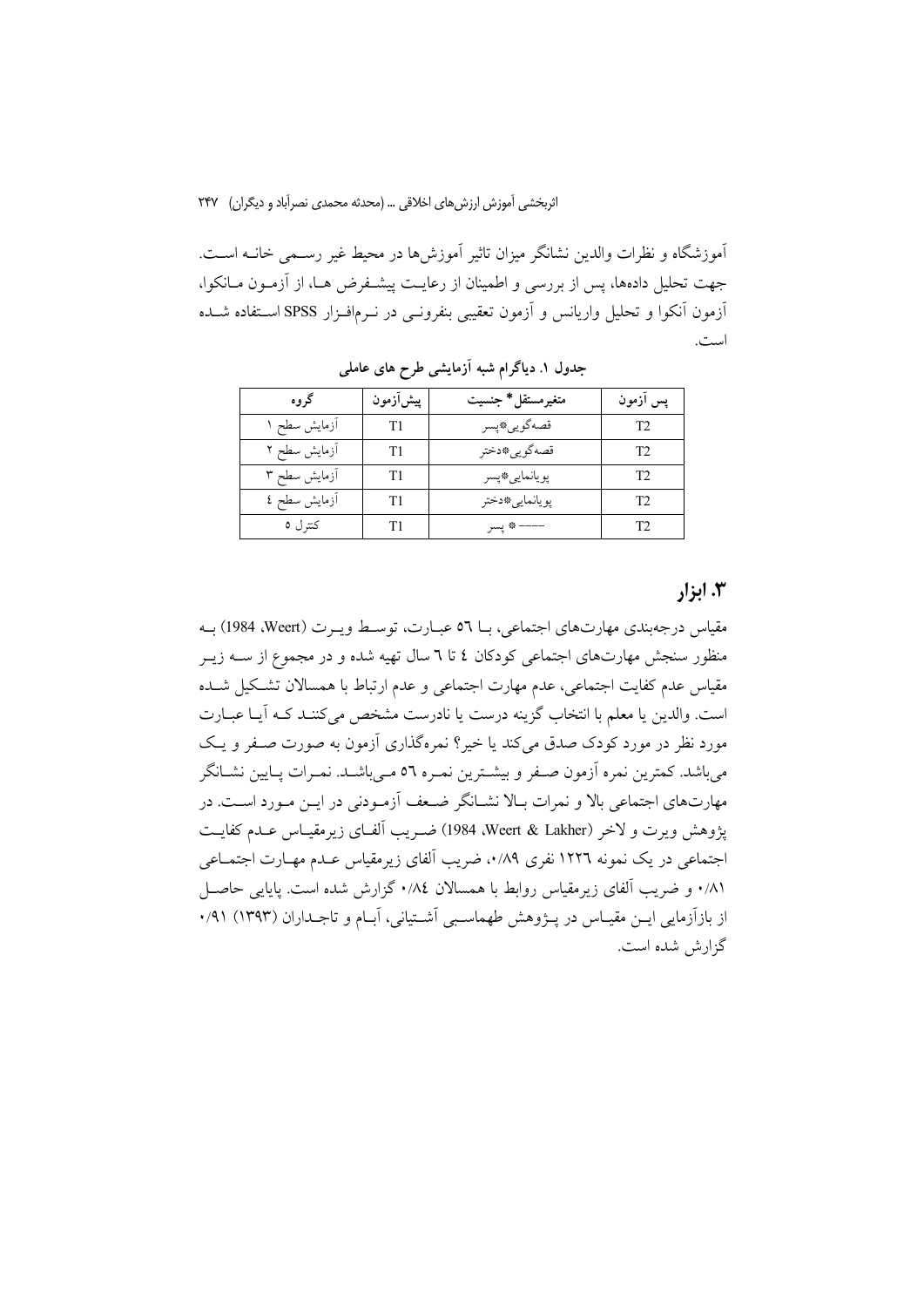| دقيقه | اهداف                                                                                                                                                                                                                                                 | عنوان                                       |    |
|-------|-------------------------------------------------------------------------------------------------------------------------------------------------------------------------------------------------------------------------------------------------------|---------------------------------------------|----|
|       | اجراى پيش أزمون                                                                                                                                                                                                                                       |                                             | ١  |
| ٣٠    | درک مفهوم مهربانی، عینی کردن مهربانی در زندگی کودکان،<br>توسعه مهربانی در تمام ابعاد زندگی(از کارتون قصه های غزاله<br>با موضوع مهربانی و قصه با موضوع أشی که ننه سوسکه پخت<br>برای أموزش استفاده شد).                                                 | ايجاد ارتباط<br>اوليه و<br>أموزش<br>مهرباني | ۲  |
| ٣٠    | درک مفهوم امانت داری، ارتقاء دانش و آگاهی، تجربه کردن<br>امانت داری( از کارتون قصه های غزاله با موضوع امانت داری<br>و قصه با موضوع امانت داری برای أموزش استفاده شد).                                                                                 | أموزش<br>امانت داری                         | ٣  |
| ٣٠    | درک مفهوم راستگویی، ارتقاء دانش و آگاهی درباره<br>راستگویی(از کارتون قصه های غزاله با موضوع دروغگو و<br>قصه با موضوع حسنی دروغ نمی گه برای أموزش استفاده                                                                                              | أموزش<br>راستگويي                           | ۴  |
| ٣٠    | درک مفهوم یاری رساندن، کمک به آگاهی درباره یاری رساندن<br>به دیگران، استفاده از راه هایی که می توان با آن به دیگران<br>کمک کرد(در این جلسه از انیمیشن مهارتهای زندگی با<br>موضوع كمك كردن و قصه با موضوع هديه خرگوش كوچولو<br>برای أموزش استفاده شد). | أموزش<br>یاری<br>رساندن به<br>ديگران        | ۵  |
| ٣٠    | درک مفهوم مسخره کردن، افزایش آگاهی در مورد ناروا بودن<br>عیب جویی و مسخره کردن دیگران و آثار مخرب آن(در این<br>جلسه از کارتون قصه های غزاله با موضوع عیب جویی و قصه<br>با موضوع دماغ زی–زی برای أموزش استفاده شد).                                    | أموزش<br>مسخره<br>نكردن<br>ديگران           | ۶  |
| ٣٠    | درک مفهوم خوش قولی، ارتقاء دانش در مورد خوش قولی،<br>خوش خلق بودن در زندگی(در این جلسه از کارتون قصه های<br>غزاله با موضوع خوش قولي و قصه با موضوع روباه خوش<br>قول برای أموزش استفاده شد).                                                           | أموزش<br>وفای به<br>عهد(خوش<br>قولي)        | ٧  |
| ٣٠    | درک مفهوم قناعت، افزایش آگاهی کودکان از تفاوت در<br>زندگی انسان ها، پذیرش و احترام گذاشتن به همه تفاوت ها(از<br>كارتون قصه هاى غزاله با موضوع قناعت و قصه با موضوع<br>گربه ناراحت برای أموزش استفاده شد).                                             | اموزش<br>قناعت                              | ۸  |
| ٣٠    | کمک به درک مفهوم حسادت، افزایش اگاهی در مورد ناروا<br>بودن حسادت و آثار مخرب آن بر فرد و دیگران (از کارتون<br>قصه های غزاله با موضوع حسادت و قصه موش تنها برای<br>أموزش استفاده شد).                                                                  | آموزش<br>حسادت<br>نكردن                     | ٩  |
| ٣٠    | درک مفهوم تهمت، افزایش آگاهی در مورد ناروا بودن تهمت و<br>أثار مخرب أن( از كارتون قصه هاى غزاله با موضوع تهمت<br>زدن و قصه کبوتر عجول برای اَموزش استفاده شد).                                                                                        | أموزش<br>تهمت نزدن                          | ١٠ |

# جدول ۲. مراحل اجرای پروژه برنامه مداخله ای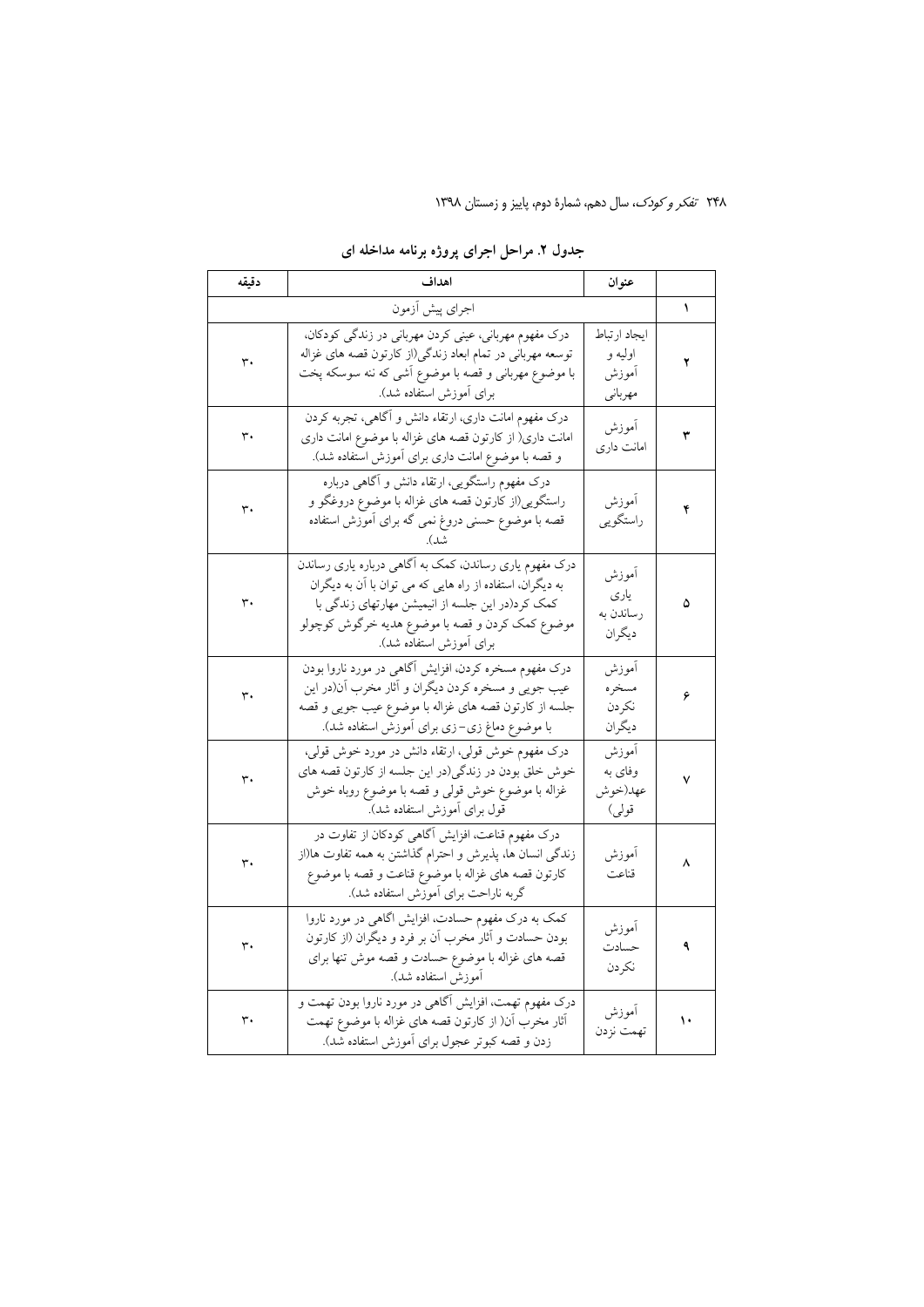| ۳۰ | درک مفهوم رازداری، رازدار بودن در زندگی(در این جلسه از<br>كارتون قصههاى غزاله با موضوع رازدارى و قصه با موضوع<br>كلاغ خبرچين براي آموزش استفاده شد). | أموزش<br>رازدارى |  |
|----|------------------------------------------------------------------------------------------------------------------------------------------------------|------------------|--|
|    | اجراي پس ازمون                                                                                                                                       |                  |  |

### ٤. يافتەھا

فرضيه اول: از نظر والدين، أموزش ارزشهاي اخلاقي از طريــق كــارتون و قصـــه گــويـي بــر رشد مهارتهای اجتماعی کودکان تأثیر دارد.

به دلیل شباهت جداول آزمونها و جلوگیری از تکرار، جداول ادغام شدهاند. قبل از اجرای آزمون مانکوا و تحلیل کواریانس ابتدا باید پیشفر ض۵ا (همگنی شیب رگر سیون، آزمون گوین بررسی برابری واریانس، آزمون باکس و اثر پیلایی) رعایتشده **باشند. مقدار** E در جدول ۳ نشان میدهد که در همه موارد شیب رگرسیون دو متغیر تفاوت معناداری با هم ندارند و فرض همگنی شیب رگرسیون متغیر مهارتهای اجتماعی و خرده مقیاسهای آن تأیید میگردد. همچنین نتایج آزمون لوین در جدول ۳ مشخص کرد که متغیر مهارت-های اجتماعی کل و مؤلفههای آن دارای واریانس برابر در گروه ها هستند.

جدول ۳. همگنی شیب رگرسیون و برابری واریانس لوین مهارتهای اجتماعی و مؤلفههای آن در گروه والدين

| р                           | df2           | df1 | لوين        | p                | F           | منبع                    | متغير                    |
|-----------------------------|---------------|-----|-------------|------------------|-------------|-------------------------|--------------------------|
| $\cdot$ /V \                | ₩             |     | $\cdot \pi$ | $\cdot \pi$      | 1/12        | پيش اَزمون، كروه، جنسيت | عدم كفايت<br>اجتماعي     |
| $\cdot$ / $\cdot$ / $\cdot$ | $\mathcal{M}$ |     | $1/\xi$     | $\cdot$ / V<br>A | $\cdot$ /07 | پيش اَزمون، كروه، جنسيت | عدم مهارت<br>اجتماعي     |
| $\cdot$ /11 W               |               |     | $Y/Y$ ٥     | $\cdot$ /70      | $\cdot/7$   | پيش اَزمون، كروه، جنسيت | عدم ارتباط با<br>همسالان |
| $\cdot$ /۳۹                 | ٦V            |     |             | $4/90$ $4/72$    | $1/\tau q$  | پيش آزمون، كروه، جنسيت  | مهارتهای<br>اجتماعی کل   |

قبل از تحلیل نتایج مانکوا، آزمـون بـاکس بـرای ارزیــابی شــرط برابــری مــاتریس هــای کوواریانس متغیرهای وابسته انجام شد. سطح معناداری بیشــتر از ۰/۰۰۱ در جــدول ٤ نشــان میدهد از مفروضه یکسانی مـاتریس واریـانس-کواریـانس در مـورد مؤلفـههـای مهـارت اجتماعي تخطبي نشـده اسـت(يالانت، ترجمـه رضـايي، ١٣٨٩: ٣٩٥). بنـابراين همـه يـيش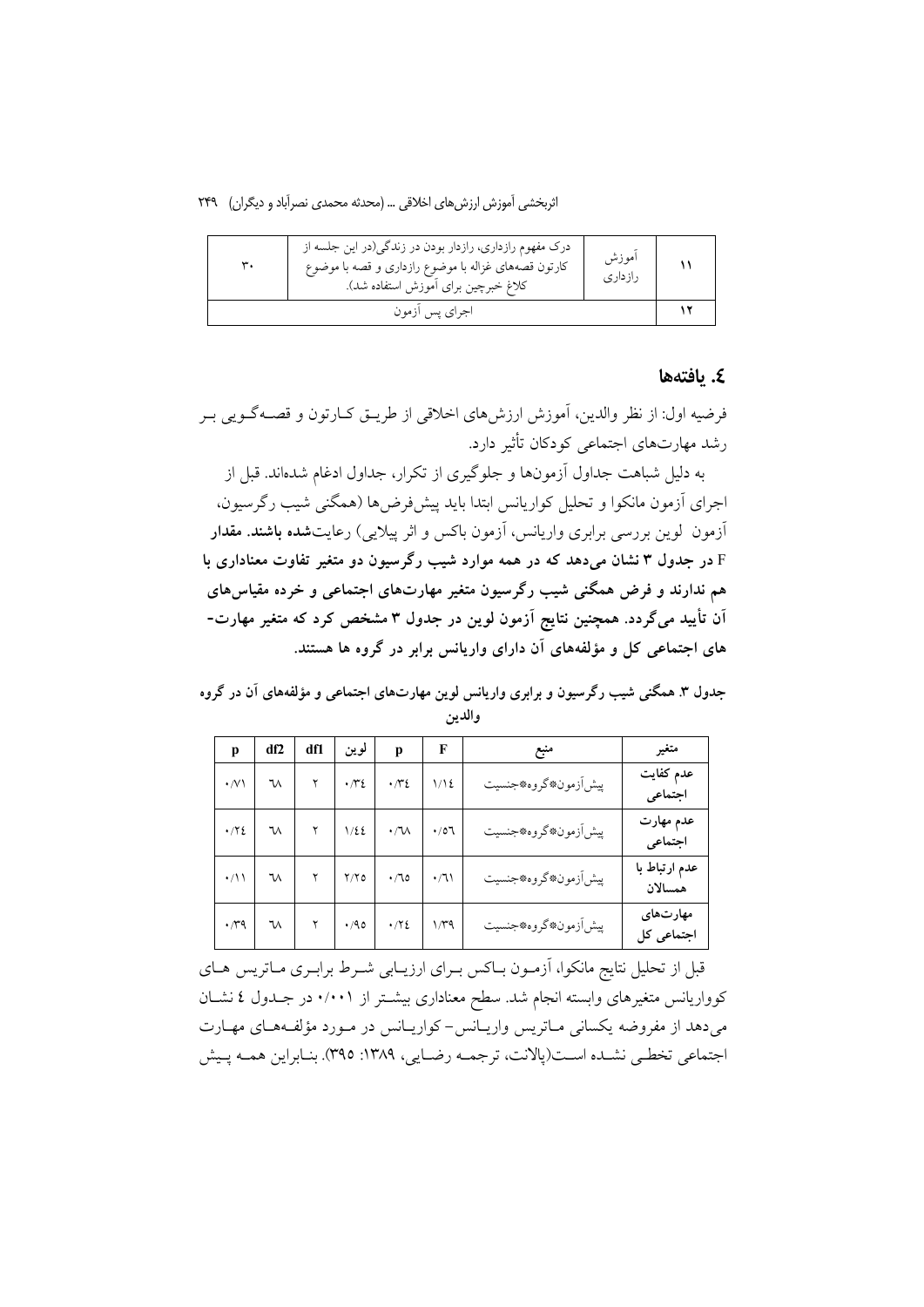فرضهای لازم برای آزمون تحلیل کواریانس رعایت شدهانـد، در نتیجـه بـه کمـک آزمـون مانکوا، فرضیه اول بررسی شد.

جدول ۴. آزمون باکس جهت برابری ماتریسهای کواریانس برای مؤلفههای مهارتهای اجتماعی در گروه والدين

|      | df2     | df1     |                   | اماره |
|------|---------|---------|-------------------|-------|
| .7.7 | Y.970/Y | s.<br>٠ | $\mathbf{v} \sim$ | 71/17 |

| جدول ۵ـ تحلیل کواریانس یک راهه در متن مانکوا برای مؤلفههای مهارتهای اجتماعی در گروه |  |
|-------------------------------------------------------------------------------------|--|
| والدين                                                                              |  |

| مجذور<br>اتا             | p                                      | F                    | ميانگين<br>مجذورات                | درجه<br>آزادی | مجموع<br>مجذورات      | متغير                    | منبع تغييرات |
|--------------------------|----------------------------------------|----------------------|-----------------------------------|---------------|-----------------------|--------------------------|--------------|
| $\cdot/\Upsilon$         | $\cdot/\cdot$                          | 2/19                 | oV/V                              | ٢             | 1.9/21                | عدم كفايت<br>اجتماعي     |              |
| $\cdot/\cdot$            | $\cdot \pi v$                          | $\setminus \cdot$    | 12/22                             | ٢             | <b>YA/AA</b>          | عدم مهارت<br>اجتماعي     | گروه         |
| $\cdot/\cdot \wedge$     | $\cdot/\cdot\vee$                      | Y/V                  | $1 \cdot 70$                      | ٢             | $Y \setminus \cdot 7$ | عدم ارتباط با<br>همسالان |              |
| $\cdot$ /19              | $\cdot/\cdot\cdot$                     | $V/\Lambda \Upsilon$ | $\Lambda V/\Gamma$                | ٢             | IV0/YV                | مهارتهاى<br>اجتماعي كل   |              |
| $\cdot/\cdot\cdot\}$     | $\cdot$ / $\hspace{-0.1cm}\mathcal{W}$ | $\cdot$ /۲۳          | $\Upsilon/V$                      | ١             | $\Upsilon/V$          | عدم كفايت<br>اجتماعي     |              |
| $\cdot/\cdot\cdot$       | $\cdot/0\xi$                           | $\cdot$ m            | $0/\Upsilon$ $0$                  | ١             | $0/Y$ 0               | عدم مهارت<br>اجتماعي     |              |
| $\cdot/\cdot\cdot$       | $\cdot \sim$                           | $\cdot/$             | $\cdot/2$                         | ١             | $\cdot/2$             | عدم ارتباط با<br>همسالان | جنسيت        |
| $\cdot/\cdot$ $\Upsilon$ | $\cdot$ / $\gamma \gamma$              | $1/\xi$ V            | 17/0                              | ١             | $\sqrt{2}$            | مهارتهاى<br>اجتماعي كل   |              |
| $\cdot$ / $\cdot$ 9      | $\cdot/\cdot$                          | <b>VYY</b>           | $V\Upsilon/G\Upsilon$             | ١             | $V\Upsilon/GV$        | عدم كفايت<br>اجتماعي     |              |
| $\cdot/\cdot$            | $\cdot/17$                             | 1/91                 | $\mathsf{Y}\mathsf{V}/\mathsf{V}$ | ١             | <b>YV/V</b>           | عدم مهارت<br>اجتماعي     |              |
| $\cdot/\cdot\vee$        | $\cdot/\!\cdot\!\!\uparrow$            | $2/9\Lambda$         | 19/T                              | ١             | 19/T7                 | عدم ارتباط با<br>همسالان | گروه*جنسيت   |
| $\cdot/\cdot$            | $\cdot \pi$ 9                          | $\cdot$ /V           | $\Lambda/\cdot\,$                 | $\lambda$     | $\Lambda/\cdot\,$     | مهارتهاى<br>اجتماعي كل   |              |

با توجه به نتایج جدول ٥، گروه های کنترل، کارتون و قصهگویی در مهارت اجتمــاعی کل و مؤلفه عدم کفایت اجتماعی درسطح معناداری کمتر از ۰/۰۵ تفـاوت معنـاداری دارنـد.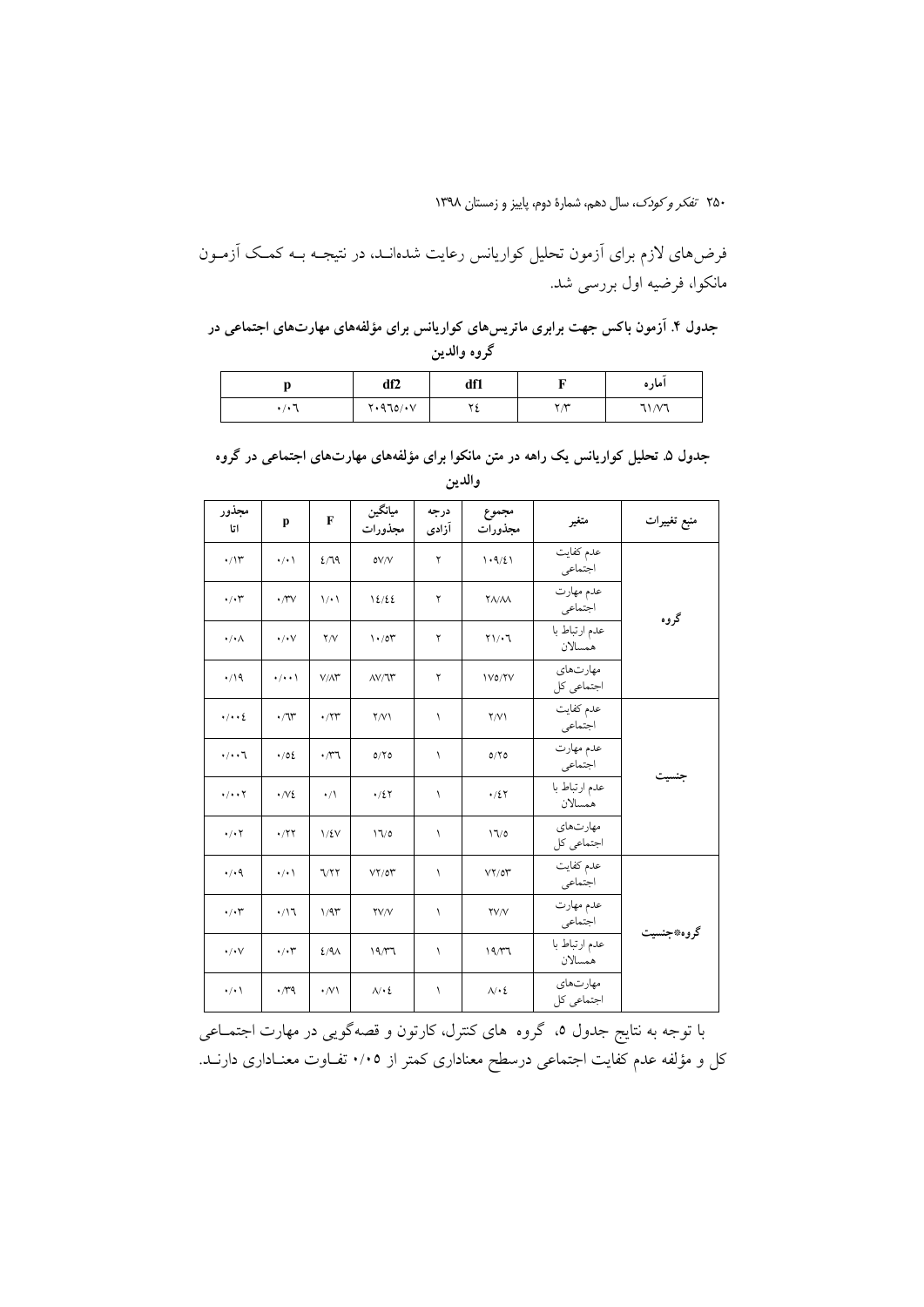با توجه به مقدار ضريب اتا، اَموزش ها به مقدار ١٩ درصـد باعـث تــأثير در متغيــر مهــارت اجتماعی کل و به میزان ۱۳ درصد باعث تأثیر در مؤلفه عدم کفایت اجتماعی می شود. نتـایج آزمون تعقیبی بنفرونی (جدول ٦) نشان داد که در مورد مؤلفه عدم کفایت اجتمـاعی تفـاوت معناداری بین دو گروه کارتون و کنترل وجود دارد. در مـورد متغیـر مهـارتهـای اجتمـاعی کل، گروه کنترل با گروه کارتون و گروه قصه تفاوت معناداری دارد.

جدول ۶. آزمون بنفرونی مقایسه گروهها در عدم کفایت اجتماعی و مهارتهای اجتماعی کل از نظر والدين

| p                   | تفاوت ميانگينها                    | گروه     | گروه    | متغير                |  |
|---------------------|------------------------------------|----------|---------|----------------------|--|
|                     | $ \cdot$ / $\wedge$ ٦              | قصەگويى  |         |                      |  |
| $\cdot/\cdot\cdot7$ | $-\mathsf{r}/\mathsf{0}\mathsf{q}$ | كترل     | كارتون  | عدم كفايت<br>اجتماعي |  |
|                     | $\cdot/\lambda$ ٦                  | كارتون   |         |                      |  |
| $\cdot/\cdot$ 7     | $-Y/W^*$                           | كترل     | قصهگويي |                      |  |
|                     | $- \cdot 77$                       | قصه گويې |         |                      |  |
| $\cdot/\cdot\cdot$  | $-2/99$                            | كترل     | كارتون  | مهارت اجتماعي        |  |
|                     | .77                                | كارتون   |         | کل                   |  |
| $\cdot/\cdot\cdot$  | $-\frac{2}{\sqrt{2}}$              | كترل     | قصەگويى |                      |  |

جدول ۷. آزمون بنفرونی مقایسه میانگین تعامل گروه٭جنسیت در پسآزمون در متغیر عدم کفایت اجتماعی و عدم ارتباط با همسالان در گروه والدین

| ميانگين                           | گروه    | جنسيت | متغير                    | ميانگين      | گروه    | جنسيت | متغير   |
|-----------------------------------|---------|-------|--------------------------|--------------|---------|-------|---------|
| $Y/\Lambda Y$                     | كارتون  |       |                          | $\Lambda$ /V | كارتون  |       |         |
| 1/99                              | قصەگويى | دختر  |                          | V/Y          | قصەگويى | دختر  | عدم     |
| 1/22                              | كارتون  |       | عدم ارتباط<br>با همسالان | 0/9r         | كارتو ن |       | كفاىت   |
| $\mathsf{r}\prime\cdot\mathsf{l}$ | قصەگويى | پسر   |                          | 11/9         | قصەگويى | يسر   | اجتماعي |
| $\mathsf{r}$ / $\mathsf{v}$       | كنتر ل  |       |                          | ۱۰/۹۱        | كنتر ل  |       |         |

نتایج جداول ٥ و ٧ نشان داد اثر تعاملی در مورد مؤلفههای عدم کفایت اجتماعی و عــدم ارتباط با همسالان معنادار است. با در نظر گرفتن میانگین متغیرها در جدول ۷ مشخص شـد که دختران و پسران به دو نوع مداخله به صورت متفاوتی واکنش نشـان مـیدهنـد. کـاهش قابل ملاحظه در عدم کفایت اجتماعی و عدم ارتبـاط بــا همســالان پســران بعــد از مشــاهده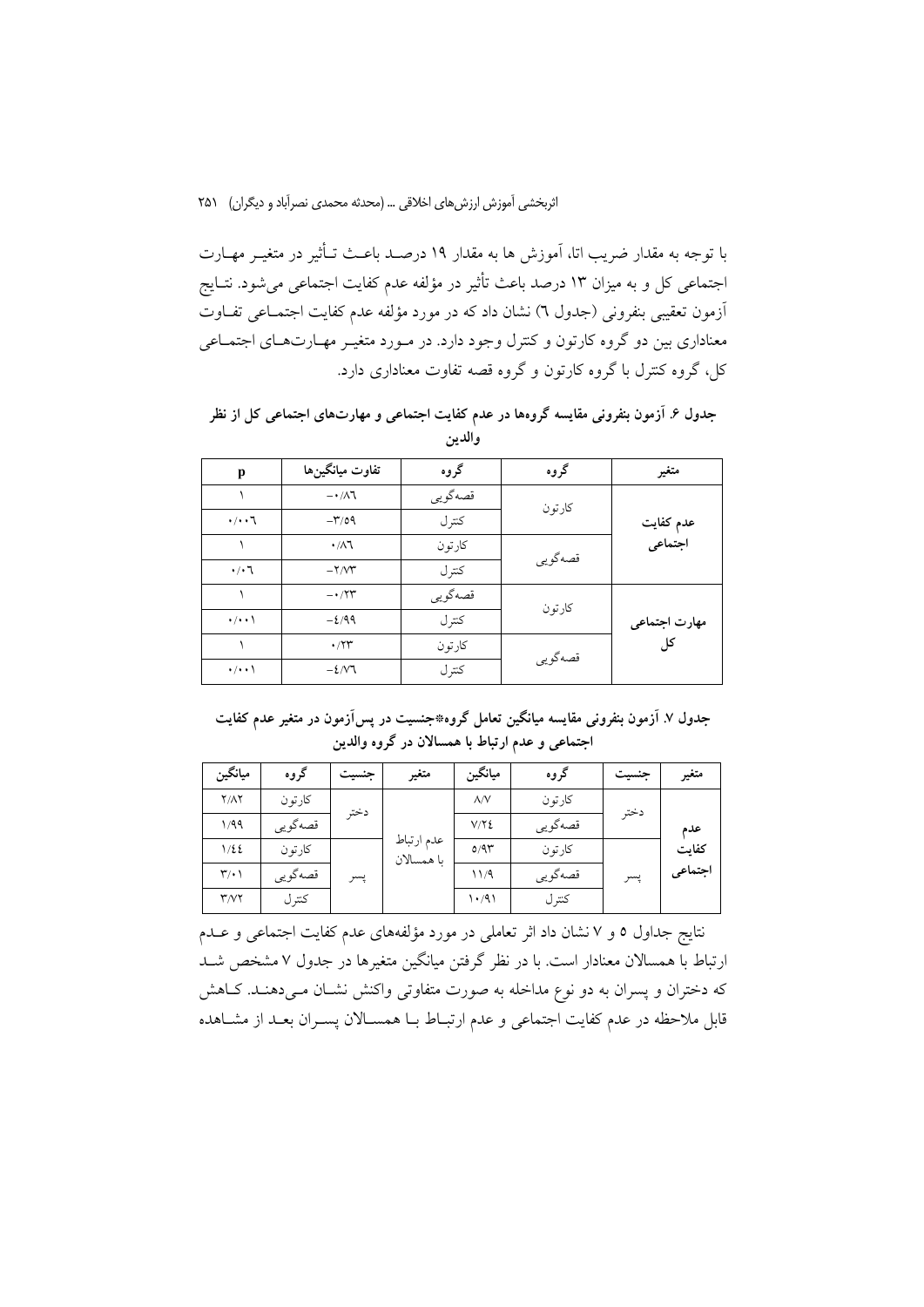کارتون و دختران از طریق قصهگویی مشهود است که نتیجه تعامـل بـین دو متغیـر گـروه و حنست است.

فرضیه دوم: از نظر مربیان، آموزش ارزش های اخلاقی از طریق کارتون و قصهگـویی بــر رشد مهارتهای اجتماعی کودکان تأثیر دارد.

با توجه به سطح معناداری هر مؤلفه در جدول ۸ مشخص شد که در گروه مربیان، متغیر مهارتهای اجتماعی کل و همه مؤلفههای آن به جز مؤلفه عدم ارتباط با همسالان دارای واریانس برابر در دو گروه کنترل و آزمایش هستند. مقدار F به دست آمده نشان مر دهد که تنها در مورد متغیر مهارتهای اجتماعی، کل شیب رگرسیون دو متغیر تفاوت معناداری با هم ندارند و بنابراین فرض همگنی شیب رگرسیون تنها در مهارتهای اجتماعی کل تأیید می گردد. چون فرض همگنی شبب ر گرسبون در مورد مؤلفهها رعایت نشده، نمی توان از آزمون مانکوا استفاده کرد و بهترین آزمون جایگزین، تحلیل واریانس چند متغیری دو طرفه است. جهت بررسی مهارتهای اجتماعی کل از آزمون تحلیل کواریانس استفاده می شود. معناداری آزمون باکس (جدول ۹) بیش از ۰/۰۰۱ نشانگر عدم تخطی از مفروضه یکسانی ماتریس واریانس کواریانس است.

جدول ۸ همگنی شیب رگرسیون و برابری واریانس لوین مهارتهای اجتماعی و مؤلفههای آن در گروه مر بيان

| p                     | dF2 | dF1 | لوين              | p                        | F                           | همگنی شیب رگرسیون       | متغير                    |
|-----------------------|-----|-----|-------------------|--------------------------|-----------------------------|-------------------------|--------------------------|
| $\cdot$ /V $\epsilon$ | ۹۹  |     | $\cdot$ /۲۹       | $\cdot/\cdot\cdot\wedge$ | $\Upsilon/\Upsilon\Upsilon$ | پيش اَزمون، كروه، جنسيت | عدم كفايت<br>اجتماعي     |
| $\cdot$ /۲۲           | ۹۹  |     | 1/01              | $\cdot/\cdot\cdot$       | $V/\mathcal{L}$             | پيش اَزمون، كروه، جنسيت | عدم مهارت<br>اجتماعي     |
| $\cdot/\cdot\cdot$ 0  | ۹۹  |     | $0/\delta\Lambda$ | $\cdot/\cdot$ \          | $\Upsilon/\Lambda$          | پيش آزمون، گروه، جنسيت  | عدم ارتباط با<br>همسالان |
| $\cdot$ /29           | ۹۹  |     | $\cdot$ /V \      | $\cdot/11$               | 1/9                         | پيش اَزمون، كروه، جنسيت | مهارتهای<br>اجتماعی کل   |

جدول ۹. آزمون باکس جهت برابری ماتریسهای کواریانس مؤلفههای مهارتهای اجتماعی در گروه

مر بيان

|                     | Df <sub>2</sub> | Df1 |     | امار ه |
|---------------------|-----------------|-----|-----|--------|
| $\check{}$<br>. / 1 | $\mathsf{r}$    |     | Y/T | rr/r   |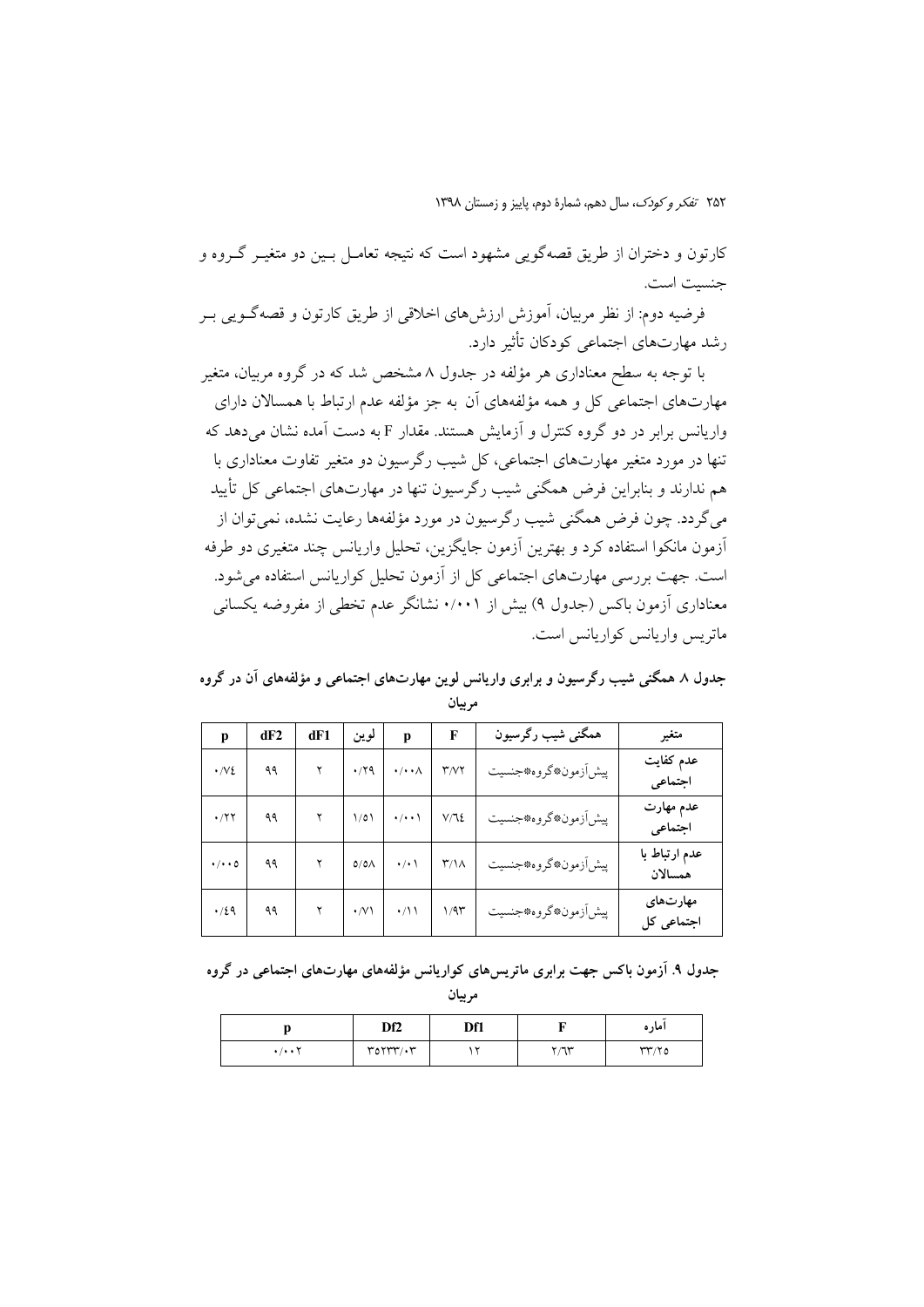| مجذور<br>اتا         | p                  | F                       | ميانگين<br>مجذورات          | درجه<br>آزادی | مجموع<br>مجذورات                          | متغير                    | منبع تغييرات |
|----------------------|--------------------|-------------------------|-----------------------------|---------------|-------------------------------------------|--------------------------|--------------|
| $\cdot/11$           | $\cdot/\cdot\cdot$ | $\mathcal{W}$           | 377/29                      | ۲             | 702/99                                    | عدم كفايت<br>اجتماعي     |              |
| $\cdot$ 10           | $\cdot/\cdot\cdot$ | $\Lambda/\tau$          | Y7.79V                      | ۲             | ٥٢١/٩٥                                    | عدم مهارت<br>اجتماعي     | گروه         |
| $\cdot$ / $\gamma$   | $\cdot/\cdot\cdot$ | Y9/Nr                   | 107/09                      | ٢             | $\mathbf{r} \cdot \mathbf{V}/\mathbf{19}$ | عدم ارتباط با<br>همسالان |              |
| $\cdot/\cdot\cdot$ 9 | $\cdot \pi$        | $\cdot$ /9)             | $EV/V$ 0                    | ١             | $EV/T$ 0                                  | عدم كفايت<br>اجتماعي     |              |
| $\cdot/\cdot$        | $\cdot \pi$        | $1/\cdot 7$             | ۳۱/۲۲                       | ١             | T1/T                                      | عدم مهارت<br>اجتماعي     | جنسيت        |
| $\cdot/ \wedge$      | $\cdot/\cdot\cdot$ | 17/29                   | ٦٤/٣٣                       | ١             | 72/17                                     | عدم ارتباط با<br>همسالان |              |
| $\cdot/\cdot$        | $\cdot$ /٢٢        | ۱/۵۱                    | $V$ $\Lambda$ /07           | ١             | $V$ $\Lambda$ /07                         | عدم كفايت<br>اجتماعي     |              |
| $\cdot/\cdot$ ۳      | $\cdot/\cdot$ \    | $\mathbf{r}/\mathbf{r}$ | $\lambda \cdot 7/\lambda$   | ١             | $\lambda \cdot 7/\lambda$                 | عدم مهارت<br>اجتماعي     | گروه*جنسیت   |
| $\cdot/\cdot$ ٦      | $\cdot/\cdot$ \    | 7/17                    | $\mathsf{r}_1/\mathsf{r}_1$ | ١             | T1/VY                                     | عدم ارتباط با<br>همسالان |              |

جدول ۱۰. تحلیل واریانس چند متغیره برای مولفههای مهارتهای اجتماعی در گروه مربیان

با توجه به نتایج جدول ۱۰، گروه های کنترل، کارتون و قصهگویی در مولفـههـای عــدم كفايت اجتماعي، عدم مهارت اجتماعي و عــدم ارتبــاط بــا همســالان در ســطح معنــاداري ٥ درصد تفاوت معناداری دارند. با توجه به مقدار ضـریب اتـا، آمـوزش بــه میــزان ۱۱ درصــد باعث تأثير در مؤلفه عدم كفايت اجتماعي، به مقدار ١٥ درصد باعـث تـأثير در مؤلفــه عــدم مهارت اجتماعی و به میزان ۳۸ درصد باعث تأثیر در مؤلفه عدم ارتباط با همسالان میشود.

جدول ۱۱. آزمون بنفرونی جهت مقایسه گروهها در پسآزمون مولفههای مهارتهای اجتماعی در گروه مربيان

| p                    | تفاوت ميانگينها | گروه    | گروه    | متغير                |
|----------------------|-----------------|---------|---------|----------------------|
| $\cdot/\cdot\cdot7$  | $-0/7V$         | كارتون  |         |                      |
| $\cdot/\cdot\cdot$ ٩ | $-0/IV$         | كتترل   | قصەگويى | عدم كفايت<br>اجتماعي |
| $\cdot/\cdot\cdot$ ٦ | 0/7V            | قصەگويى |         |                      |
|                      | $-1.79$         | كترل    | كارتون  |                      |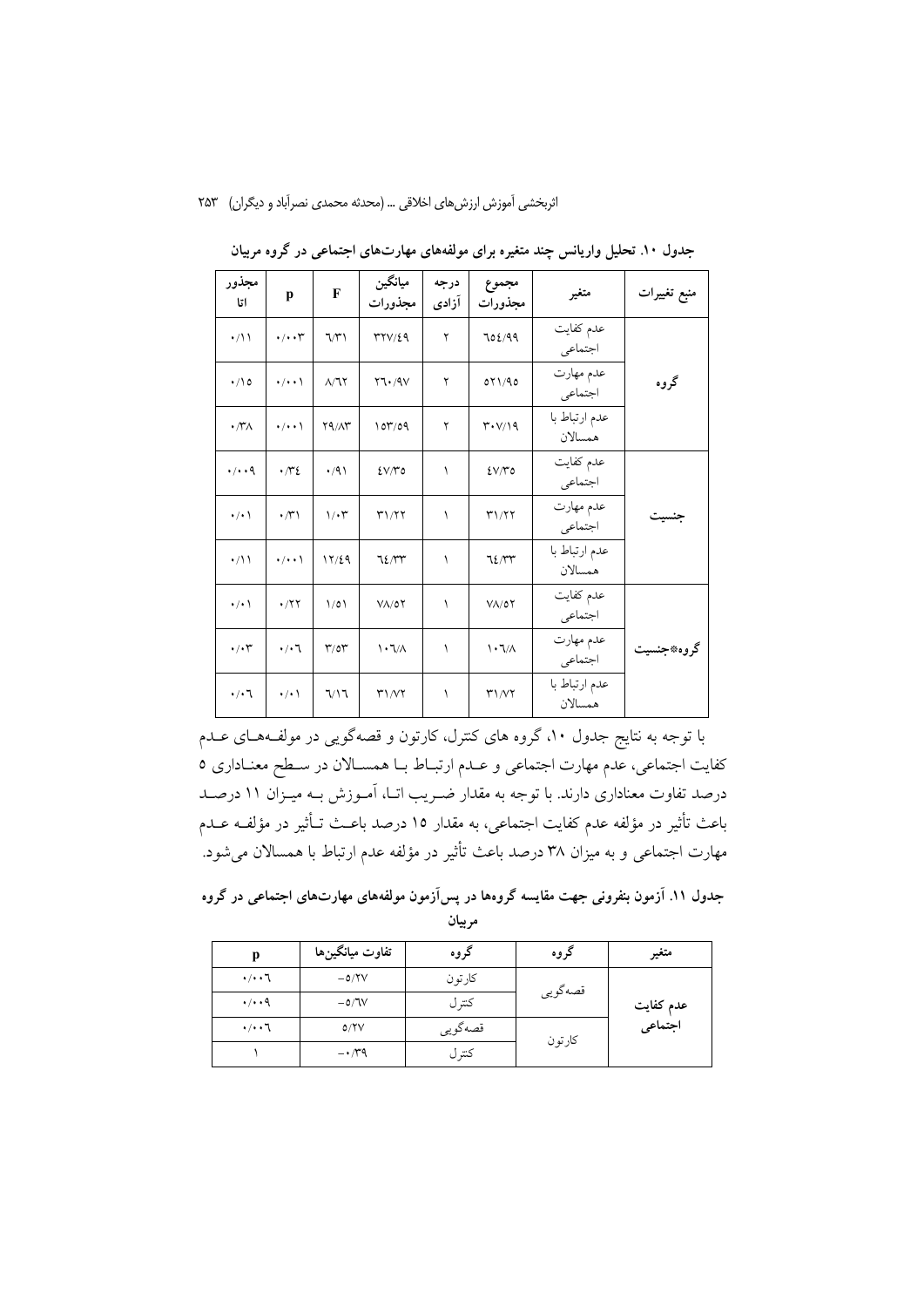۲۵۴ تفکر و کودک، سال دهم، شمارهٔ دوم، پاییز و زمستان ۱۳۹۸

| $\cdot$ / $\cdot$ \ | $-\mathsf{r}/\mathsf{0}\mathsf{q}$ | كارتو ن | قصەگويى |                          |  |
|---------------------|------------------------------------|---------|---------|--------------------------|--|
| $\cdot/\cdot\cdot$  | $-\sqrt{\gamma\gamma}$             | كترل    |         | عدم مهارت<br>اجتماعي     |  |
| $\cdot$ / $\cdot$ \ | r/a                                | قصهگويي | كارتون  |                          |  |
| $\cdot$ /٢١         | $-Y/V^*$                           | كتر ل   |         |                          |  |
| $\cdot$ /AV         | $-100$                             | كارتون  | قصەگويى | عدم ارتباط با<br>همسالان |  |
| $\cdot/\cdot\cdot$  | $-0/N$ ٦                           | كترل    |         |                          |  |
| $\cdot$ /AV         | $\cdot$ /00                        | قصەگويى |         |                          |  |
| $\cdot/\cdot\cdot$  | $-0/7$                             | كترل    | كارتون  |                          |  |

نتایج اَزمون تعقیبی بنفرونی (جدول ۱۱) نشان داد که تأثیر قصهگویی بر مؤلفههای عــدم كفايت اجتماعي و عدم مهارت اجتماعي بـه طـور معنـاداري بـيش از كـارتون بـوده اسـت؛ همچنین فقط بین کارتون و کنترل تفاوت معناداری در عدم ارتباط با همسالان وجود دارد.

جدول ۱۲. آزمون بنفرونی مقایسه دختران و پسران در مؤلفه عدم ارتباط با همسالان در گروه مربیان

| تفاوت میانگینِها a-b | - حنسیب - | جنسیت a | مىعى                  |
|----------------------|-----------|---------|-----------------------|
|                      | ىس        | دخته    | عدم ارتباط با همسالان |

مطابق جدول ١٠ در بخش جنسيت مؤلفه عدم ارتباط با همسـالان معنـادار شـده اسـت. بررسی میانگینها در این مؤلفه نشان داد که دختران از لحاظ ارتبـاط بـا همسـالان پیشــرفت بیشتر و معنادارتری نسبت به پسران (جدول ۱۲) داشتهاند.

همچنین نتایج جدول ۱۰ نشان داد که اثر تعــاملی جنســیت و روش معنــادار مــیباشــد. مقایسه میانگینها (جدول ۱۳) نشان داد که هم کارتون و هم قصهگــویی تــأثیر بیشــتری بــر دختران نسبت به يسران داشته است.

جدول ۱۳. آزمون بنفرونی جهت بررسی تعامل جنسیت\*گروه در مولفه عدم ارتباط با همسالان در گروه مربیان

| ميانگين                 | جنس  | گروه    | متغير                         |
|-------------------------|------|---------|-------------------------------|
| $1/\cdot 0$             | دختر | قصهگويي |                               |
| 2/7                     | پسر  |         | عدم ارتباط با<br>ِ<br>همسالان |
| Y/9                     | دختر | كارتون  |                               |
| $\mathbf{r}/\mathbf{z}$ | پسر  |         |                               |
| $\Lambda/T9$            | پسر  | كترل    |                               |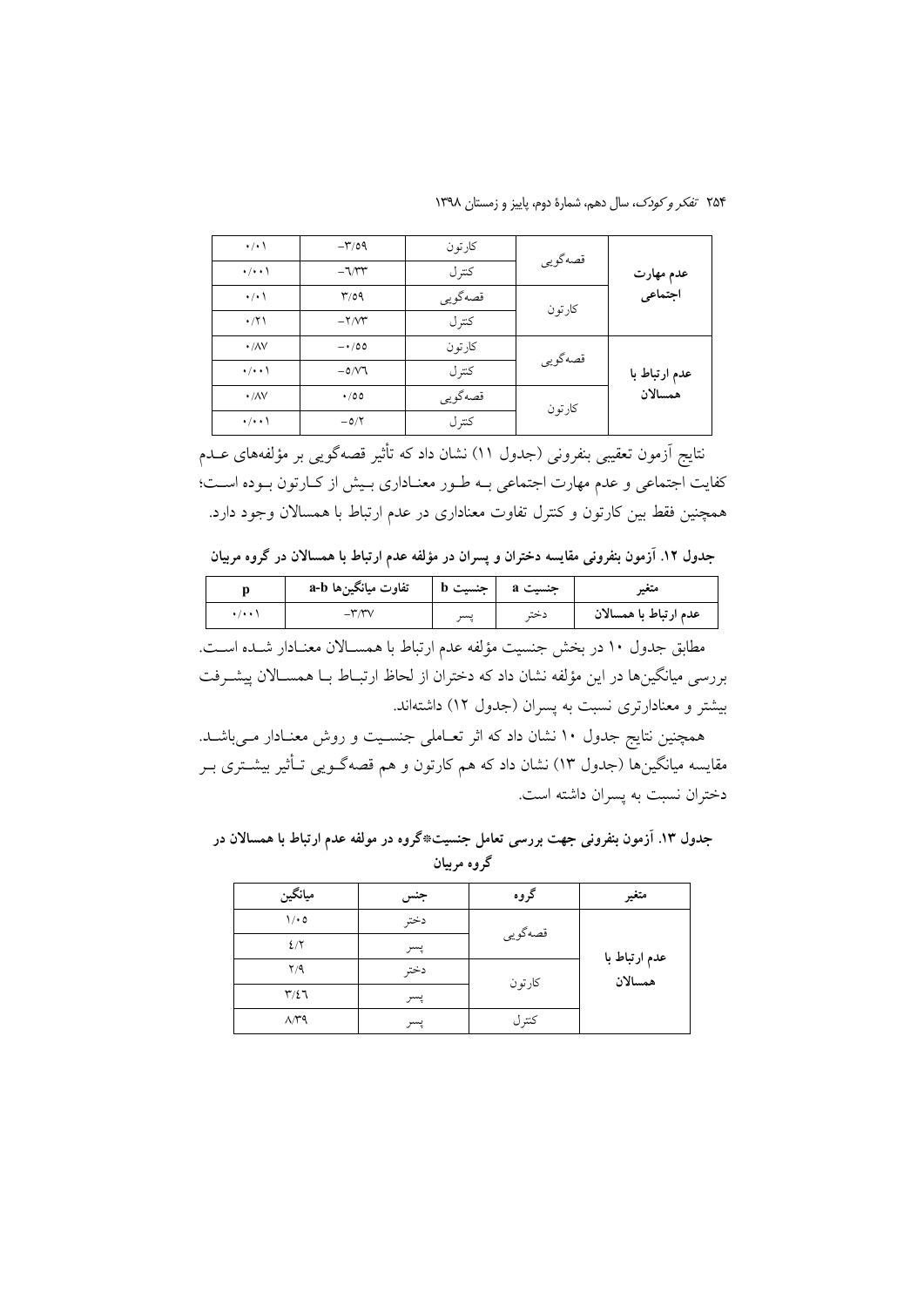| مجذور اتا                  |                         | F                   | ميانگين<br>مجذورات | درجه آزادی | مجموع<br>مجذورات |            |
|----------------------------|-------------------------|---------------------|--------------------|------------|------------------|------------|
| $\cdot$ /۲۷                | $\cdot/\cdot\cdot$      | ۱۷/٥۲               | YAY/Y              |            | OVI/X            | گروه       |
| $\cdot/\cdot$ $\mathsf{r}$ | $\cdot$ / $\cdot$ 9     | Y/9Y                | EV/A               |            | EV/A             | جنسيت      |
| $\cdot$ / $\cdot$          | $\cdot/\wedge\breve{r}$ | $\cdot$ / $\cdot$ 2 | $\cdot$ /JV        |            | $\cdot$ /JV      | گروه*جنسیت |

جدول ۱۴. آزمون تحلیل کواریانس برای متغیر مهارتهای اجتماعی کل در گروه مربیان

با توجه به جدول ۱٤، بین گروه ها در متغیر مهارتهای اجتماعی کل تفـاوت معنــاداری وجود دارد. با توجه به مقدار ضریب اتا، اثر آموزش بر متغیر مهارتهـای اجتمـاعی کـل ۲۷ درصد است. همچنین نتایج اَزمون بنفرونی (جدول۱۵) نشان داد که در متغیـر مهــارتهــای اجتماعی کل، گروه کنترل با هر دو گروه قصهگویی و کارتون تفاوت معناداری دارد.

جدول ۱۵. آزمون بنفرونی جهت مقایسه گروهها در پسآزمون متغیر مهارتهای اجتماعی کل در گروه مربيان

| p                  | تفاوت ميانگين-<br>ها | گروه    | گروه    | متغير         |
|--------------------|----------------------|---------|---------|---------------|
|                    | $\cdot/11$           | كارتون  |         | مهارت اجتماعي |
| $\cdot/\cdot\cdot$ | $-V/Y$               | کنتر ل  | قصەگويى |               |
|                    | $-\cdot/11$          | قصەگويى |         |               |
| $\cdot/\cdot\cdot$ | $-V/\mathcal{E}$ ۳   | كترل    | كارتون  |               |

## ٥. بحث و نتيجهگيري

امروزه اهمیت آموزش در دوره پیش دبستانی، هم از نظر رشد کلی فرد و هــم از نظـر تــأثیر در مراحل بعدی زندگی آشکار شده است زیرا سـرعت پـادگیری کودکـان در سـنین پـیش دبستانی بیش از هر زمان دیگر در زندگی است. به همین دلیل، فراهم کـردن آمـوزش۵حـای مناسب به رشد و پرورش استعدادهای کودکان کمک می کند(کریمی، ۱۳۸۵: ۳۸).

در پژوهش حاضر تأثیر آموزش ارزش های اخلاقی از طریق کــارتون و قصــهگــویی بــر رشد مهارت های اجتماعی کودکان پـیش۱دبسـتانی تأییـد شـد. نتـایج فرضـیه اول در گـروه والدین نشان داد که آموزش ارزشهای اخلاقی از طریق قصـهگـویی و پویانمـایی بـه طـور معناداری (p < ۰/۰۰۱) باعث رشد مهارتهای اجتماعی کودکـان پـیش(دبسـتانی مـیشـود. همچنین نتایج فرضیه دوم در گروه مربیان نشان داد که آموزش ارزشهای اخلاقی از طریــق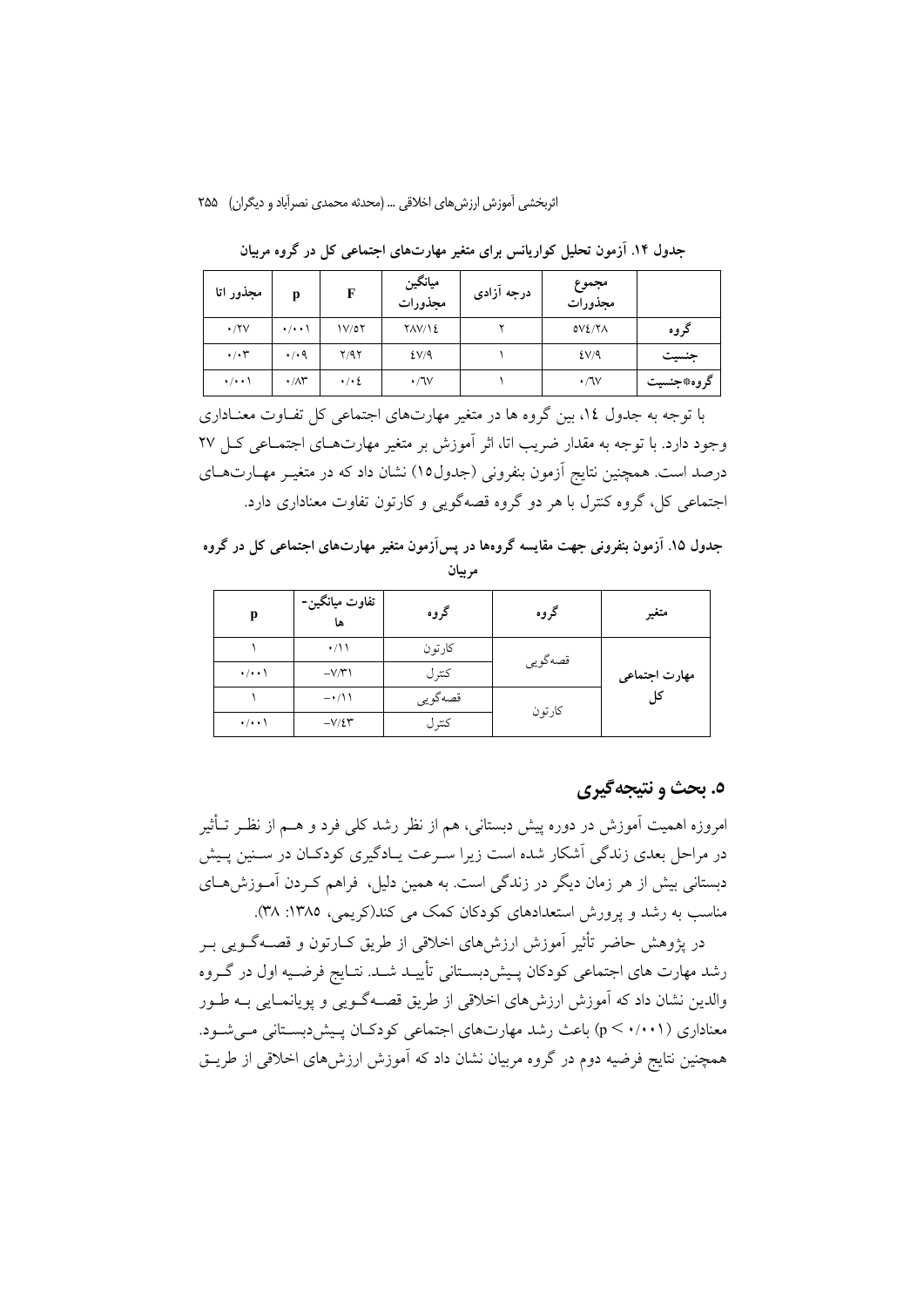قصهگویی به طور معناداری (p < ۰/۰۰۱) باعث رشد مهـارتهـای اجتمـاعی در کودکـان پیشدربستانی می شود. یافته های پژوهش حاضر با نتایج همایی و همکـاران (۱۳۸۸)، رجـب پور فرخانی و جهانشاهی (۱۳۹۰)، روشن چسلی (۱۳۹۲)، علی اکبری و همکـاران (۱۳۹۳)، گـودرزی و همکــاران (۱۳۹۳)، طهماســبی اَشــتیانی و همکــاران(۱۳۹۳)، شــکوفه فــرد و همکاران (١٣٩٤)، جمالي فيروزآبادي و آقائي ميبـدي(١٣٩٤)، رجبـي و همکــاران (١٣٩٦)، هوي و لو (Hue & Lou, 2006)، يونستينس دوتير (Unnsteinsdottir, 2012)، و خان ترى جبي ترانن (Khantreejitranon, 2018) درباره موثر بودن روش قصه گویبی برای کودکان و با نتـایج مفیدی و کفیلی مقدم (۱۳۹۱)، امرال (Emral,2001)، ویلیامســون (Williamson، 2002)، برنــی وبترنكورت (Berney & Bétrancourt, 2016) و ديگارتنـا و همكـاران( Diergartena & et al, 2017) درباره موثر بودن تماشای کارتون بر کودکان همخوانی دارد.

همچنین یافته های فرضیه دوم، موثرتر بودن اَموزش به روش قصه گــویی را در مقایســه با آموزش به روش پویانمایی از نظر مربیان نشان داد. دلیلش این است کـه مربیـان، در روش قصه گویی نقش فعال و روشنی در آموزش ارزش های اخلاقی دارنـد امـا در زمـان یخـش پویانمایی، مربیان به حاشیه رانده می شوند( گویی در زمان پخش پویانمـایی، مربـی حــذف مي گردد يا حداقل نقشي منفعل پيدا مي كند). يافتــه هــاي فرضــيه دوم بــا يافتــه لنهــارت و همكاران (Lenhart et al, 2020) همخـواني دارد. گرچــه پــزوهش مداخلــه اي قصــه گــويي شفاهي/ قصه خواني با صداي بلند\* اجـرا توسـط مربـي/پخش از نـوار، توسـط لنهـارت و همکاران (Lenhart et al, 2020) بر روی نمونه ٦٠ نفری از کودکان ٤–٦ ساله، موثر بودن هـر چهار روش را در افزایش واژه آمـوزی کودکـان، افـزایش فهـم و درک قصـه نشـان داد امـا درگیری فعال قصه گو (در فرایند قصه گویی به کودکان پیش دبستانی)، بیشترین تــأثیر را در افزایش واژه آموزی کودکان، افزایش فهم و درک قصه دارد.

در رابطه با تاثیر کارتون بر کودکان، روانشناسان معتقدند که کودکان از تصاویر، بیشتر از اصوات تأثیر میپذیرند. کودکان با تصاویر زودتر ارتبـاط برقـرار مـیکننـد، زیــرا بــا تصــویر احساس همذات پنداري بيشتري دارند. پس مي تـوان از يوپانمـايي بـراي پـر كـردن اوقـات فراغت کودکان و آموزش مفاهیم علمـی، اخلاقـی، منطقـی، دینـی و مهــارت هــای عملــی استفاده کرد. همچنین یوپانمایی با پیوند کودکان با دنیای خیـال، نیروهـای مـزاحم پـادگیری مانند ترس، خجالت، احساس ناتوانی را تعدیل میکنند ( Doris & Stich, 2005). از آنجا ک کودکان تقلید و همانندسازی بالایی دارند بهتر است برای آمـوزش مفـاهیم و سرمشــقهـای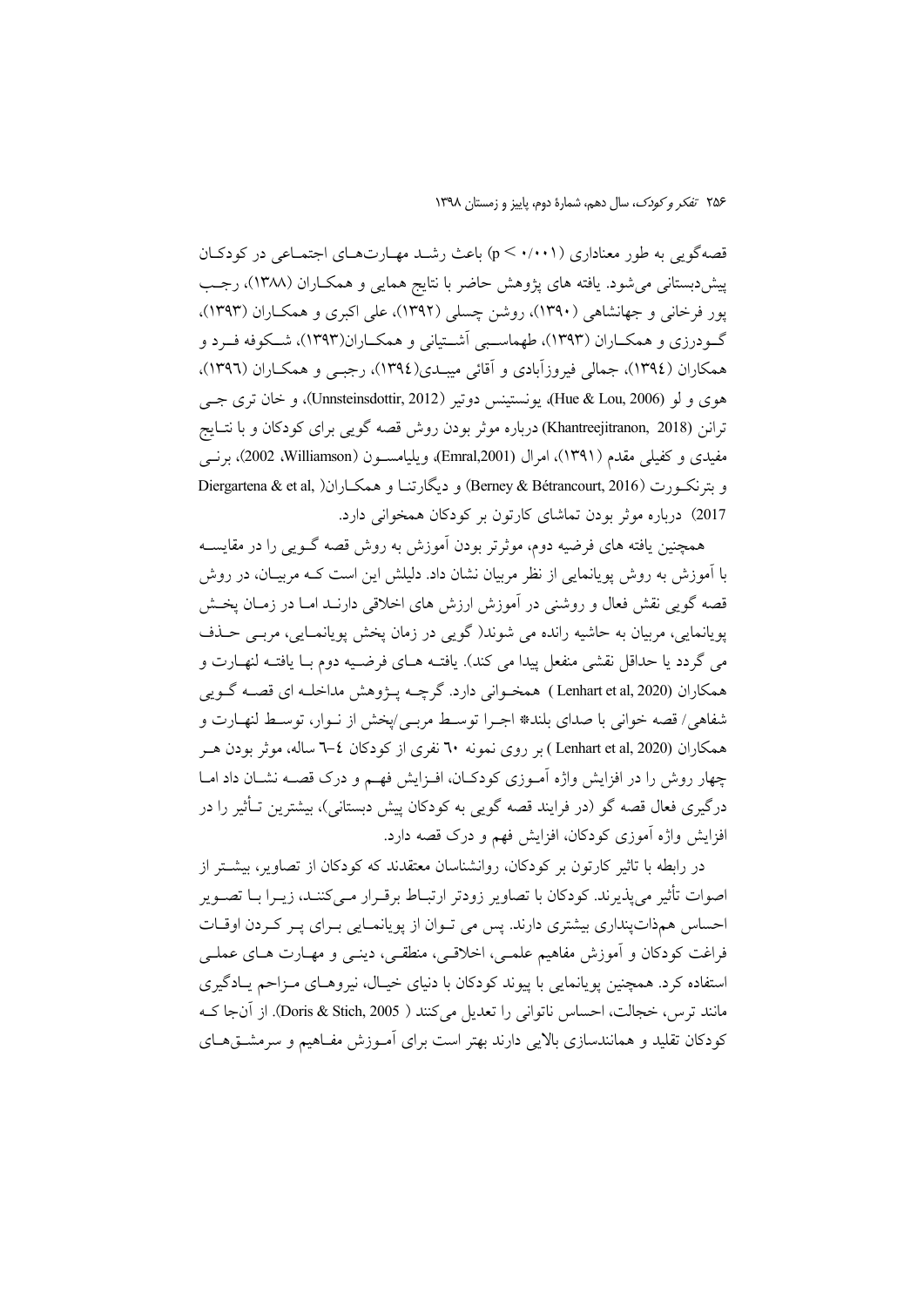اخلاقی از داستانهایی که به صورت فیلم یویانمایی درآمده است استفاده کرد. نتـایج مطالعــه کلاسیک عروسک بوبو بر کودکان پیش دبستانی توسط بندورا(Bandura)، اهمیـت یــادگیری مشاهده ای از طریق سرمشق دهی و تقلید از دیگران را نشـان داد (سـنتراک، ۱۳۸۵، ۳۸۳). گرچه کودکان مسائل اطراف خــود را بیشــتر از طریــق مشــاهده و تقلیــد از والــدین کســب می کنند، ولی از دوره نوجوانی، تأثیر گروه های همسالان، هنرمندان، ورزشکاران بیشــتر مــی شو د.

شرام (Schramm, 2007) دریافت که فیلم پویانمایی به آسانی می تواند بـا کودکـان رابطـه صميمانه برقرار كند، آنها را بخنداند، باعث تفــريح، انبســـاط خـــاطر و فراغـت كودكــان شود، آنها را ارضا کند و به آنها فرصت دهــد کــه در عــالم خیــال، در داســتانهــا و حوادث شورانگیز سهمی داشته باشند. بنابراین می توان قـدرت تخیـل کـودک را بــه کمـک یویانمایی پرورش داد. کودکان زمانی که آموزش اخلاقی ببیننــد ســاختار ذهنــی خــود را بــر اساس همدلي، وجدان، احترام به ديگران، مهرباني، راستگويي و شجاعت بنيان مي گذارنــد و خواهند توانست مرز بین دیدگاههای خـود و دیگـران را بشناسـد (مفیـدی و کفیلــی مقـدم، ۱۳۹۱). بنابراین مشخص میشود که آموزش ارزش۵مای اخلاقی از طریق کـارتون مـیتوانــد مهارتهای اجتماعی کودکان مانند ارتباط با همسالان، احتـرام بــه دیگـران، کنتـرل خشــم و يذير ش پيامد اعمال را بهبود بخشد.

بر اساس مطالعـات حبيـب و سـليمان (Habib & Soliman,2015)، هـر كـودك بـه طـور میانگین از دوره مهدکودک تا پایـان دبیرســتان، حــدود ۱۸۰۰۰ ســاعت را صــرف تماشــای تلويزيون مي كند. به نظر أنيشا نير (Nair, 2020)، أثــار مثبــت تماشــاي كــارتون بــر كودكــان عبارتند از: کمک به رشد شـناختی، کمـک بـه رشـد زبـان، رشـد خلاقیـت، شـاد کـردن و خنداندن، یادگیری درباره اشیای اطراف و تسریع یـادگیری؛ و آثـار منفـی تماشـای کـارتون عبارتند از: تشویق خشـونت، تشـویق بـه اسـتفاده از واژگــان نامناســب، تشــویق رفتارهــای غیراجتماعی، تقویت پذیرش نقش هـای منفـی، افـزایش مشـكلات بینـایی و كـم تحركـی. ارزیابی ۲۲۳ مادر توسط ایورندی و اُزدمیر (Ivrendi &Ozdemir,2010) از اثــرات کــارتون بــر کودکان مهدکودکی و پیش،بستانی نشان داد از نظر مادران با تحصیلات دانشگاهی بـیش از مادران با تحصيلات ابتدايي و متوسطه، كارتونها «حمايتكننده يادگيري» هستند. در مقابـل، از نظر مادران با تحصیلات ابتدایی بسش از مـادران بـا تحصـیلات دانشـگاهی، کـارتونهـا، كودكان را از دنياي واقعي منحرف مي كنند. تريياتي، سـينك و سـينك ,Tripathi, P., Singh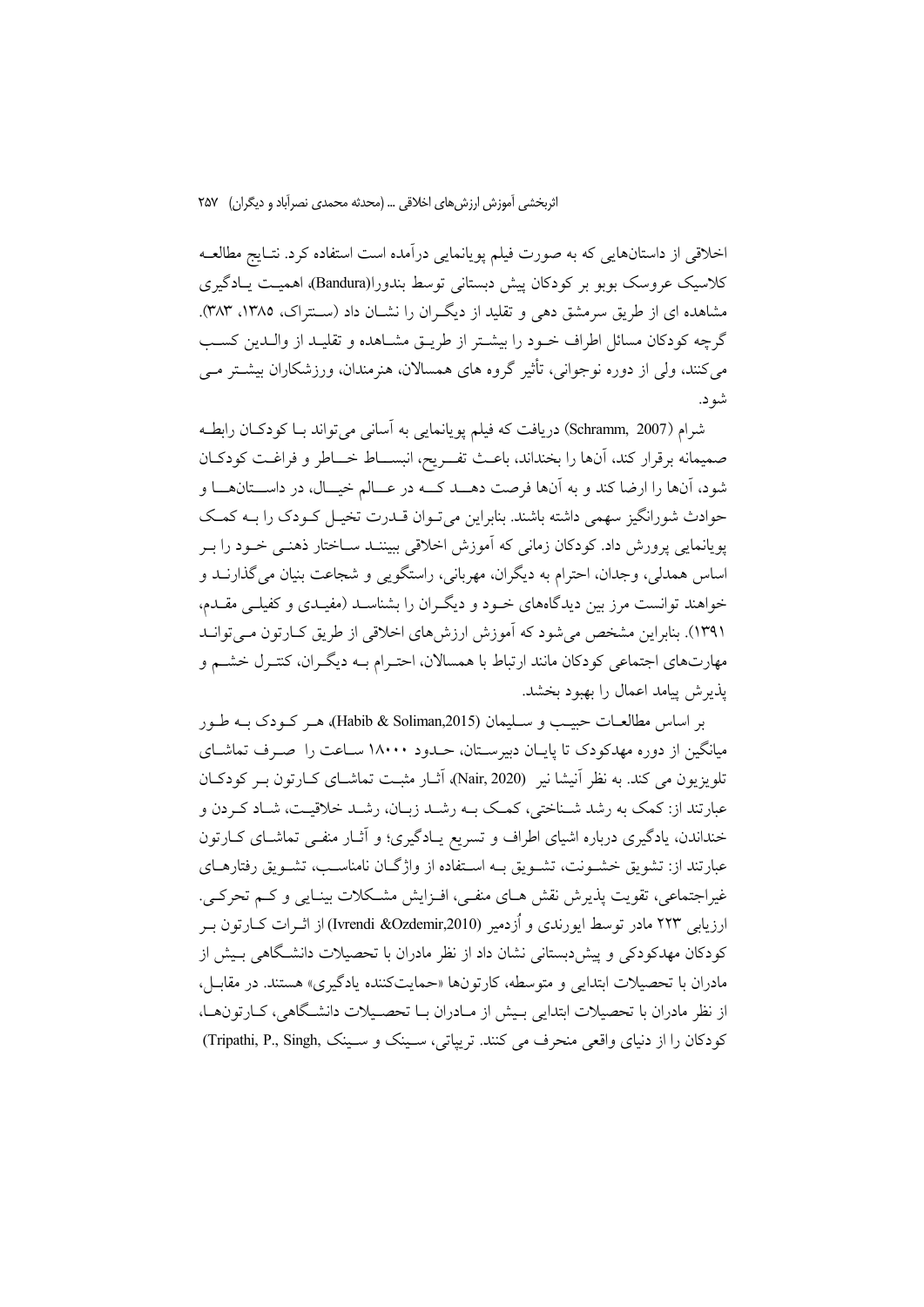A. & Singh, 2016) در نظرسنجی از صد نفر از والدین دارای کـودک ۳-۳ سـال دربـاره اثـر کارتون بر کودکان دریافتند: از نظر ٦٤ درصد، کارتون به رشد سریع ذهنی کمک می کنـد، از نظر ٦٥ درصد، كارتون درك مذهبي كودكان را رشـد نمـى دهـد ولـى از نظـر ٥١ درصـد، کارتون به رشد اخلاقی کمک مبی کنـد و از نظـر ۷۳ درصـد، کـارتون، یتانسـیل پـادگیری کو دکان را افزایش می دهد.

در رابطه با تاثیر قصه بر کودکان، یژوهش ها نشــان داده کــه طــرح آســان و غیرمســتقیم مسائل به کودک و درگیر کردن ناهشیار وی در امر یادگیری یکی از کاربردهای قصــه گــویی و قصه خوانی است. عنصر مهمی که به قصهها نیروی نفوذ می بخشد، عنصـر "تطــابق،يــابی" است. تطابق پابي يک فرايند ناخودآگاه ذهني است. وقتي بچهها به قصه گوش مي دهنـد، آن را با خاطرات خود پیوند می دهند. آنان می کوشند تا تجربیات فعلی از داسـتان را بــا وقــایعی از گذشته خود در ذهن مرتبط کنند(یاوندحسنی، فرحبخش و شـفیع آبـادی، ۱۳۹۳). از ایـن رو، ارائه آموزشها در قالب قصههای جذاب به یادگیری عمیقتر کودکـان منجـر مـیشـود. همچنین همانندسازی با شخصیتهای داستانی و سپس ایفای نقش بـر مبنـای سـناریوهای تعریف شده، منجر به خودکنترلی بیشتر و تعاملهای مثبتتر با همسـالان مـیشـود (یحیـی محمودی، ناصح، صالحی و تیزدست، ۱۳۹۲). وجود فعالیتهـایی نظیـر: پرســش پاســخ در مورد داستانی که شنیده اند یا تماشا کرده اند، بحث گروهی درباره تعارض ها و راه حـل آن-ها، بحث در مورد تجربیات شخصی کودکان که مشابه رویدادهای داستان باشد، ایفای نقش و نقاشی، در پایان قصهگویی/ تماشای کارتون می تواند اثربخشی این آموزش هـا را افـزایش دهد. همچنین مشخص شده است که قصه خوانی والبدین بـرای کودکـان و کودکـان بـرای والدین، تأثیرات مثبتی بر یادگیری عمومیآنها داشته و کلاس۵های قصـهخـوانی در مــدارس باعث افزايش پادگيري (سوادآموزي) کو دکان مي شو د (کربي، ١٩٩٥: ٥١).

بزرگترین محدودیت پژوهش حاضر، عدم همکـاری برخـی از والـدین جهـت تکمیـل پرسشنامهها بود، که همین امر باعث متفاوت شدن گـروه والـدین (۷۱ نفـر) و مربیــان (۱۰۲ نفر) شد. بر اساس نتایج پژوهش حاضر، پیشنهاد می گردد:

١. با توجه به حمايت يژوهش هاي متعدد از تاثير قصهگويي بر رشد كودكان، والــدين و مربیان از سال@ای اولیه کودکی برای فرزندان خود قصه بگویند، قصههایی متناسـب بـا ســن كودك و مناسب از نظر محتوا.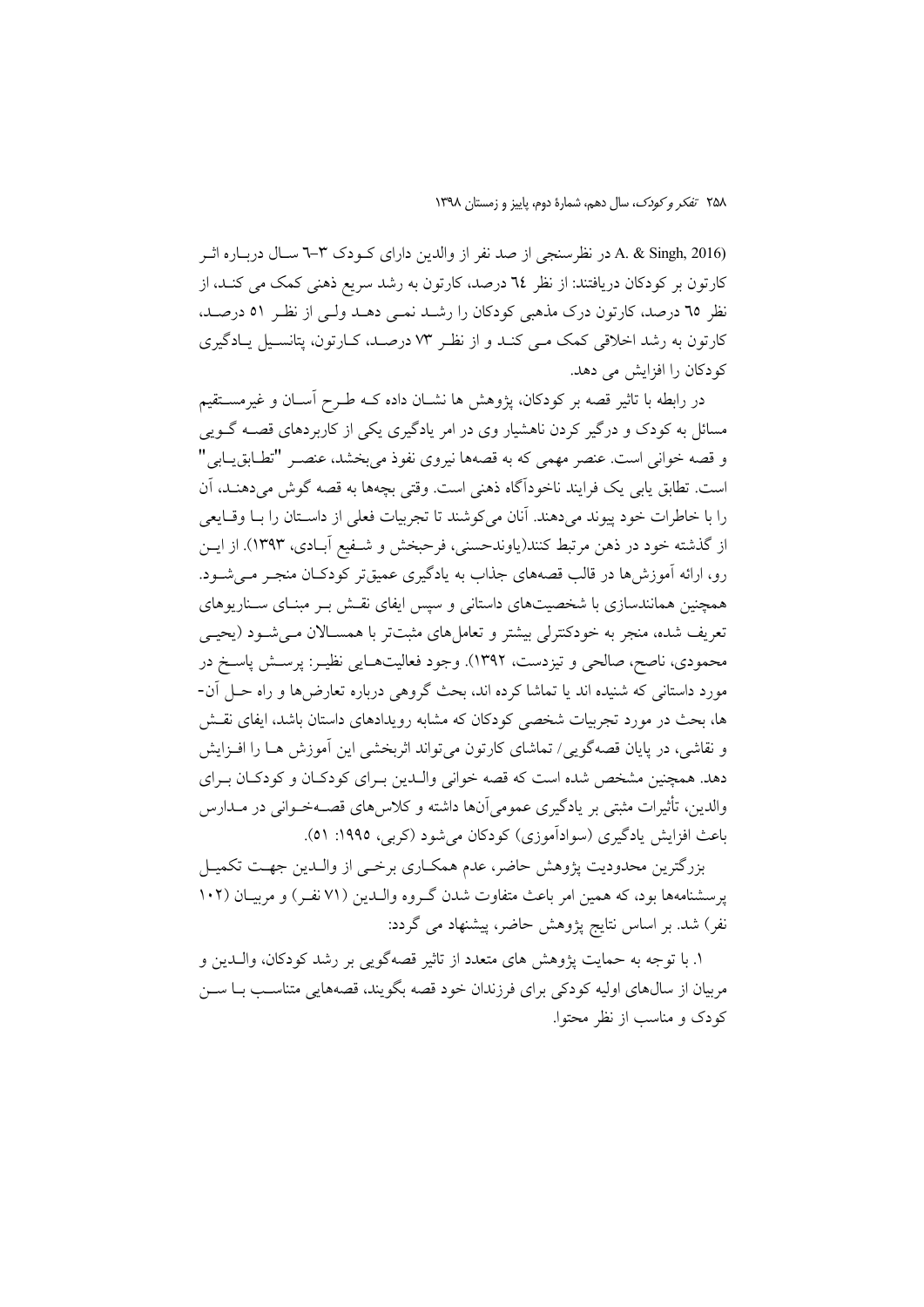۲. با توجه به قدرت تقلیـد و همانندسـازی کودکـان، والـدین از مشـاهده کـارتونهـای خشونتآمیز توسط کودکان جلوگیری کنند. همچنین از بیان قصههای ترسـناک و نامناسـب برای کو دکان پر هیز کنند.

۳. با توجه به پایین بودن مهارتهای اجتماعی پسران در مقایسه با دختـران در پــژوهش حاضر، پیشنهاد می شود برنامههایی برای آموزش این مهارتها بـه پسـران پـیش از ورود بــه مدرسه طرحریزی و اجرا شود.

٤. گرچه در این پژوهش مادران و مربیان به ارزیابی کودکان پرداختنـد ( چــون کودکــان سواد نداشتند)، پیشنهاد می شود در پرسشنامه ها از استیکرها و ایموجی ها استفاده شـود تـا خود کودکان با مشاهده شکل ها، پاسخ دهند.

### كتابنامه

- پاکدامن، فاطمه؛ داودی، ایران و مهرابیزادههنرمند، مهناز (١٣٩٤). تاثیر قصهدرمـانی بـر اضـطراب، درد و خشم از دندانپزشکی در کودکان ٤–٨ سال تحت مراقبت از دندانپزشکی. *دندانپزشکی کودکان ایران*،  $\cdot$  ( ( ),  $\Gamma$  /-V.
- پالانت، جولی (۱۳۸۹). تحلیل دادههای علوم رفتاری با برنامه spss. ترجمه اکبر رضایی. تبریـز: انتشــارات فروزش.
- جلیلی آبکنار، سیده سمیه.(۱۳۸۹). آموزش مهارتهای اجتماعی به دانشآموزان آسیب دیـده اجتمـاعی. تعلیم و تربیت استثنایی، (١٠٤): ٧٢ - ٦٦.
- جمالی فیروزآبادی، محمود و آقائی میبــدی، آزاده (١٣٩٤). بررســی تــأثیر قصــهگــویی بــر مهــارت۱عـای اجتماعی و رابطه کودک با والد کودکان پیش دبستانی. *تحقیقات روانشناختی،* ۲۲، ۹۰-۷۹.
- حسین خانزاده، عباسعلی و یعقوب نژاد، ساجد (۱۳۸۹). بررسی مهارت های اجتماعی مورد نیـاز دانـش آموزان با نیازهای ویژه در محیط های شغلی، *تعلیم و تربیت کودکان استثنایی، (*۱۰۲): ۱۷-٤.
- خاکپور، مسعود و مهراًفرید، معصومه (۱۳۹۱). قضاوت اخلاقی کودکان پیش،دبستانی پنج و شــشســاله، تفكر وكودك، ١٣(١)، ١-١٤.
- خسروي، زهره و باقري، خسرو. (١٣٨٧). راهنماي درونـي كـردن ارزشهـاي اخلاقـي از طريـق برنامـه درسی. مطالعات برنامه درسی، ۲ (۸)، ۱۰۵– ۸۱
- رجب یور فرخانی، سمیه و جهانشاهی، فاطمه (۱۳۹۰). اثربخشی قصهدرمانی در کاهش اختلال رفتـاری دانش آموزان پسر مقطع ابتدایی. تفکر و کودک، ۲(۲)، ۱۹–۳۵.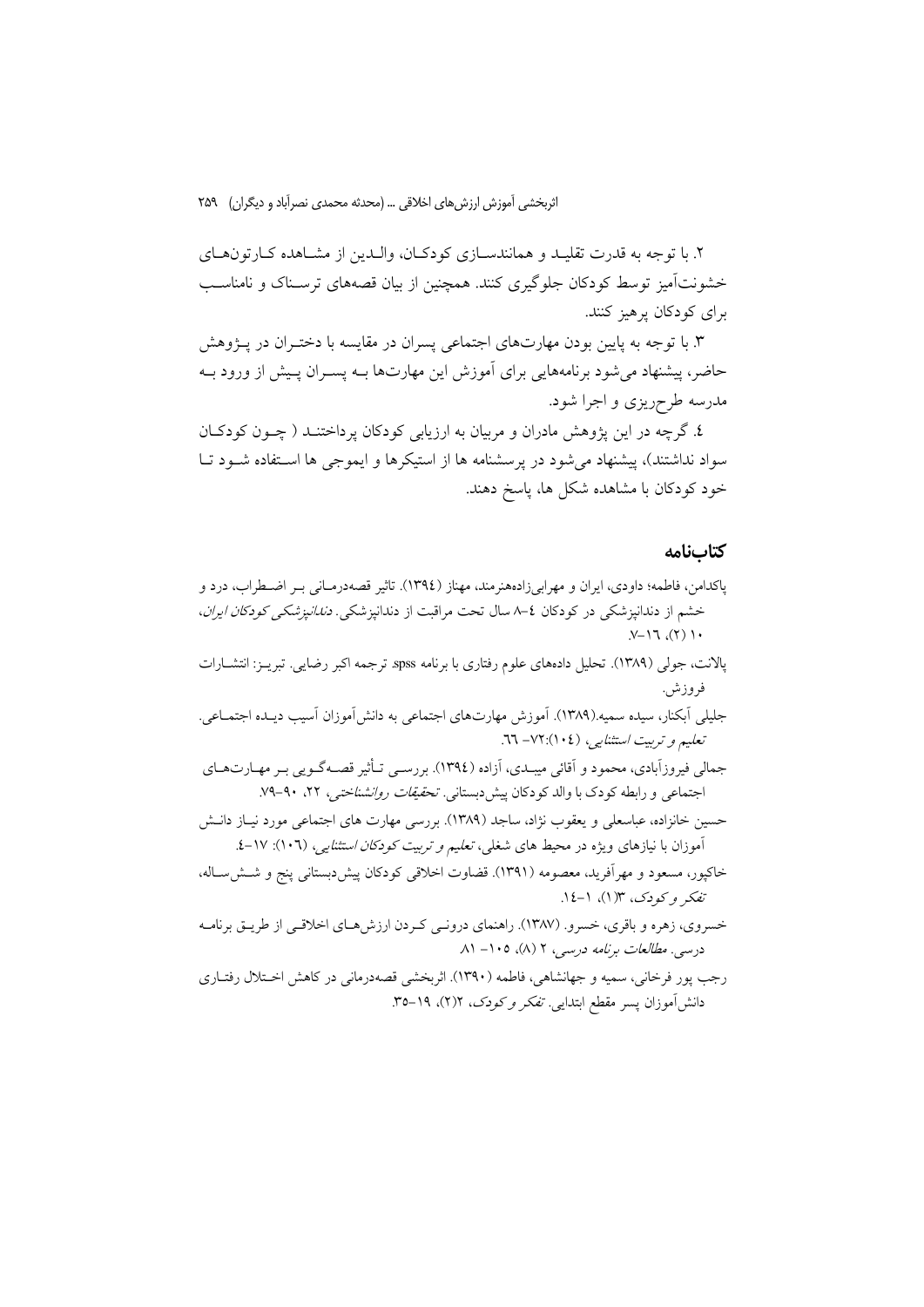رجپي همداني، مهسا؛ بيگ زاده، خليل؛ ناجي، سعيد و اسفندياري، سـيمين (١٣٩٦). افســانههــاي ايرانــي پریان ابزاری برای فکرپروری کودکان (رهیافتی آموزشی بر اساس نظریـهٔ لیـپمن). *تفکـر و کـودک*،  $\Lambda$ (Y),  $P_0 - Y \Lambda$ 

رضایی اّقاجان، مریم؛ منادی، مرتضی و اخوان تفتی، مهناز (۱۳۹۸). مقایسه بازیهای سنتی و نـوین دوره ابتدایی از منظر ارزش آموزی تھکر و کودک، ۱۰(۱)، ۱–۱۷.

روشن چسلی، رسول (۱۳۹۲). تأثیر قصـهگـویی مبتنـی بـر آمـوزش مهـارتهـای اجتمـاعی بـر بهبـود مهارتهای اجتماعی و مشکلات رفتاری دانش|موزان پسـر ۸ تـا ۱۰ سـاله مبـتلا بـه اخـتلال رفتـار مقابلهای و بی اعتنایی (ODD). *روانشناسی بالینی، ۱۰* (۳)، ۹۳– ۷۳.

سپهر، حمید و زمانی ، رویا (١٣٩٥). *فراگیرنده و مدیریت یادگیری*. تهران: کتاب ماه. سليمان نژاد، اکبر و سودي، حورا.(١٣٩٢). بررسي تأثير آموزش مهـارت هـاي اجتمـاعي از طريــق قصــه های قرآنی بر کودکان *روان شناسی و دین، ۹*۸:(۲) - ۸۱

- سنتراک، جان دبلیو (۱۳۸۵). *روان شناسی تربیتی.* ترجمه مرتضی امیدیان. یزد: انتشارات دانشگاه یزد.
- شکوفهفرد، شایسته؛ مظاهری، محمدعلی و طهماسیان، کارینه (١٣٩٤). اثربخشی قصه گـویی بـر کـاهش مشکلات زمان خواب و بهبود رابطه کودک-مادر *. روانشناسی تحولی: روانشناسان ایرانبی*، ۱۱ (٤٣)،  $.75 - 747$
- شکوهی، غلامحسین (۱۳۸۱). *تعلیم و تربیت و مراحل آن*. مشهد: انتشارات آستان قدس رضوی. طهماسبی اَشتیانی، سمیرا؛ اَبام، زویا و تاجداران، منصور.(۱۳۹۳). تــأثیر کتــاب درمــانی بــر مهــارتهــای اجتماعی کودکان دختر و پسر ۱۲–۷ سال عضـو فعـال کتابخانــه کـانون پـرورش فکـری کودکـان و نوجوانان تهران *كتابدارى و اطلاع رسانى(٦*٧):١٥٦- ١٣٨.
- عباسی، سمیرا؛ عسگری، زهره و مهرابی، طیبه (١٣٩٤). بررسی ارتباط سبک فرزندپروری زنان شــاغل در مراکز درمانی با اضطراب، گوشه گیری و پرخاشگری کودکان پیش دبستانی. *پـژوهش پرسـتاری*، ۱۱  $(Y), Y-Y$
- علي اکبري، مهناز؛ عليپور، احمد و درنجفي شيرازي، مهناز(١٣٩٣). اثربخشي قصهگـويي بـر مولفـههـاي هوش اخلاقی کودکان دختر پیش دبستانی در شهر اصفهان *شناخت اجتماعی*، ۱۳(۲)، ۳۳–۶۳. كاردان، عليمحمد (١٣٨١). *سير آراي تربيتي در غرب*. تهران: سمت.
- كربي، فيليپ (١٩٩٥). قصه گويي و قصه خواني، روش علمي براي پـرورش و يـادگيري. ترجمـه حميـد سبهر و رویا زمانی. یزد: انتشارات تیک.
- كردي، احسان؛ كيان پور قهفرخي، فاطمه و شهني ييلاق، منيجه.(١٣٨٩). مقايسه مهـارتهـاي اجتمـاعي، خودینداره و عملکرد تحصیلی دانش آموزان دختر و پسـر کـم شـنوای مـدارس راهنمـایی عــادی و استثنایی شهر اهواز. *تعلیم و تربیت استثنایی، (۱۰*۴):۱۵– ٤.

کر یعے، عبدالعظیم (۱۳۸۵). *مراحل شکل گیری اخلاق در کودک، روانشناسی رشد*، تھران: عابد.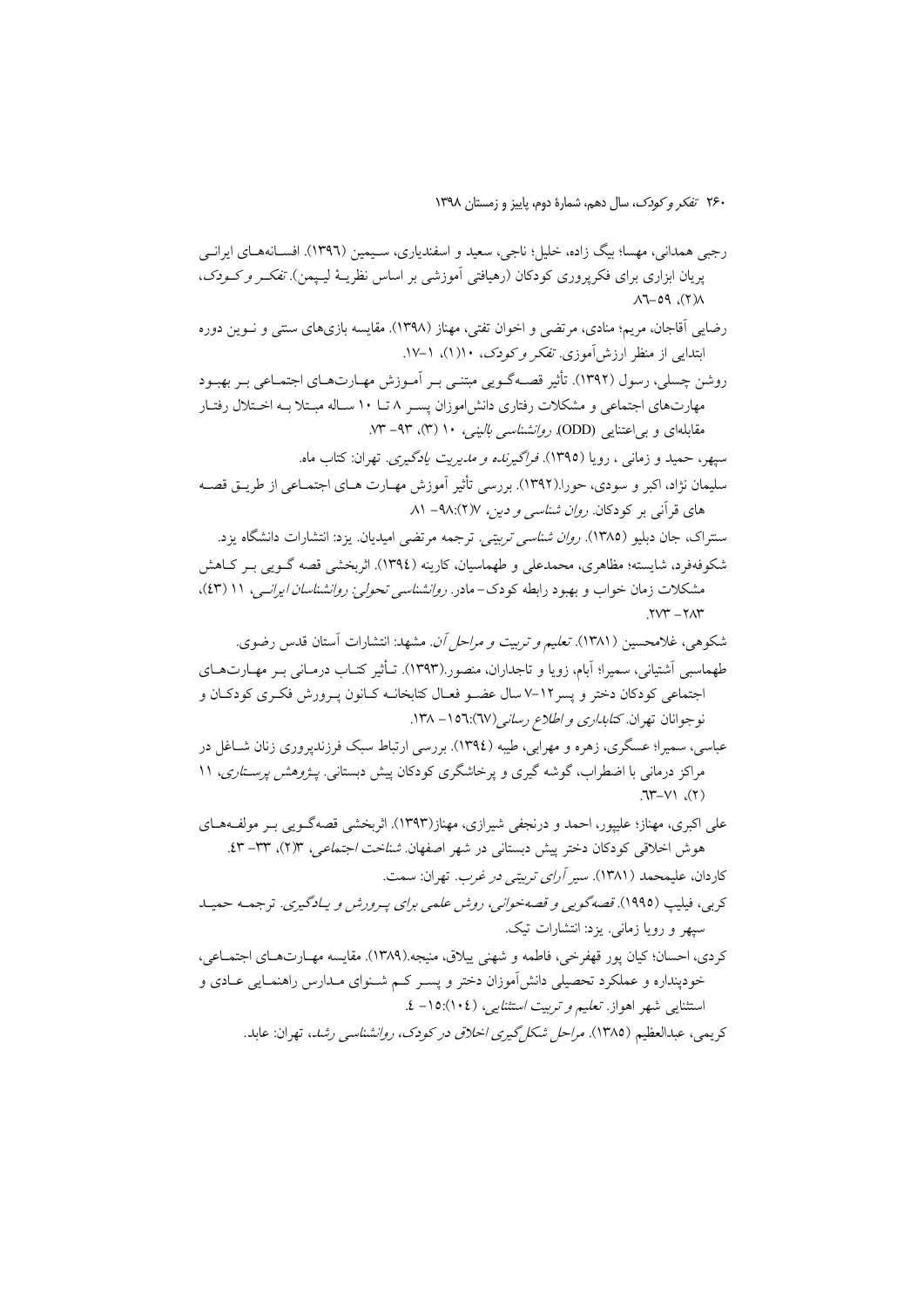- مفیدی، فرخنده و کفیلی مقدم، سیما (۱۳۹۱). اثربخشی آموزش اخلاق به کمک فـیلمهـایپویانمـایی در رشد اخلاقی دانش آموزان پیش دبستانی. *تحقیقات روانشناختی، ٤ (١٥)، ١٤- ١*.
- مقتدری، نازفر و رفاهی، ژاله.(۱۳۹۰). اثربخشی آموزش ارزش های زندگی بر رشد اجتماعی کودکـان و خودکارآمدی والدین آن ها. *یژوهش در برنامه ریزی درسه ۸*۰/ ۴۰):۴۷- ۳۹.
- ناخدا، مریم و جوادی، آرزو. (۱۳۹۲). قصه گـویی دیجیتـالی در وب سـایتهـای کودکـان و نوجوانـان ایران: الزامات و راهکارها. *فصلنامه تحقیقات اطـلاع رسـانبی و کتابخانــههــای عمــومی*، ۱۷۱:(۱):۱۷۱-
- همايي، رضا؛ كجباف، محمدباقر و سيادت، سيدعلي (١٣٨٨). تـاثير قصـهگـويي بـر سـازگاري كودكـان. مطالعات روانشناختبی، ٥ (٢)، ١٤٩-١٣٣.

<sub>ی</sub> محمودی، ندا؛ ناصح، اشکان؛ صالحی، سـیروس و تیزدسـت، طــاهر ۱۱۰۱۱. اىربحســی امـورس<br>گروهی مهارتـهای اجتماعی مبتنی بر قصهگویی بر مشکلات رفتاری برونــیســازی شــده کودکــان. روانشناسي تحولي، ٩(٣٥)، ٢٥٧-٢٤٩.

- Berney, S & Bétrancourt, M. (2016). Does animation enhance learning? A meta-analysis. Journal of Computers & Education. 101, 150-167.
- Diergartena, A. K., Möckelb, T., Niedinga, N & Ohler, P. (2017). The impact of media literacy on children's learning from films and hypermedia. Journal of Applied Developmental Psychology. 48, 33-41.
- Doris, J. & Stich, S. (2005). "As a Matter of Fact: Empirical perspective on Ethics," in F. Jackson and M.Smith, Eds. The Oxford Handbook of Contemporary Philosophy. Oxford: Oxford University Press.
- Emral. L. G. (2001). The role of Animation on personality children. American Meat Science Association, Kansas City, MO.
- Habib, K. & Soliman, T. (2015). Cartoons' Effect in Changing Children Mental Response and Behavior. Open Journal  $\int$ Social Sciences.  $\mathcal{E}$ 248-264. http://dx.doi.org/10.4236/jss.2015.39033
- Hui, A, & Lou, S. (2006). Story telling for increase Social Skills. Center for child Development, Hong Kong.
- Ivrendi, A. & Ozdemir, A.A. (2010). Mothers evaluation of cartoons influence on early childhood children. Procedia Social and Behavioral Sciences, 2, 2561-2566.